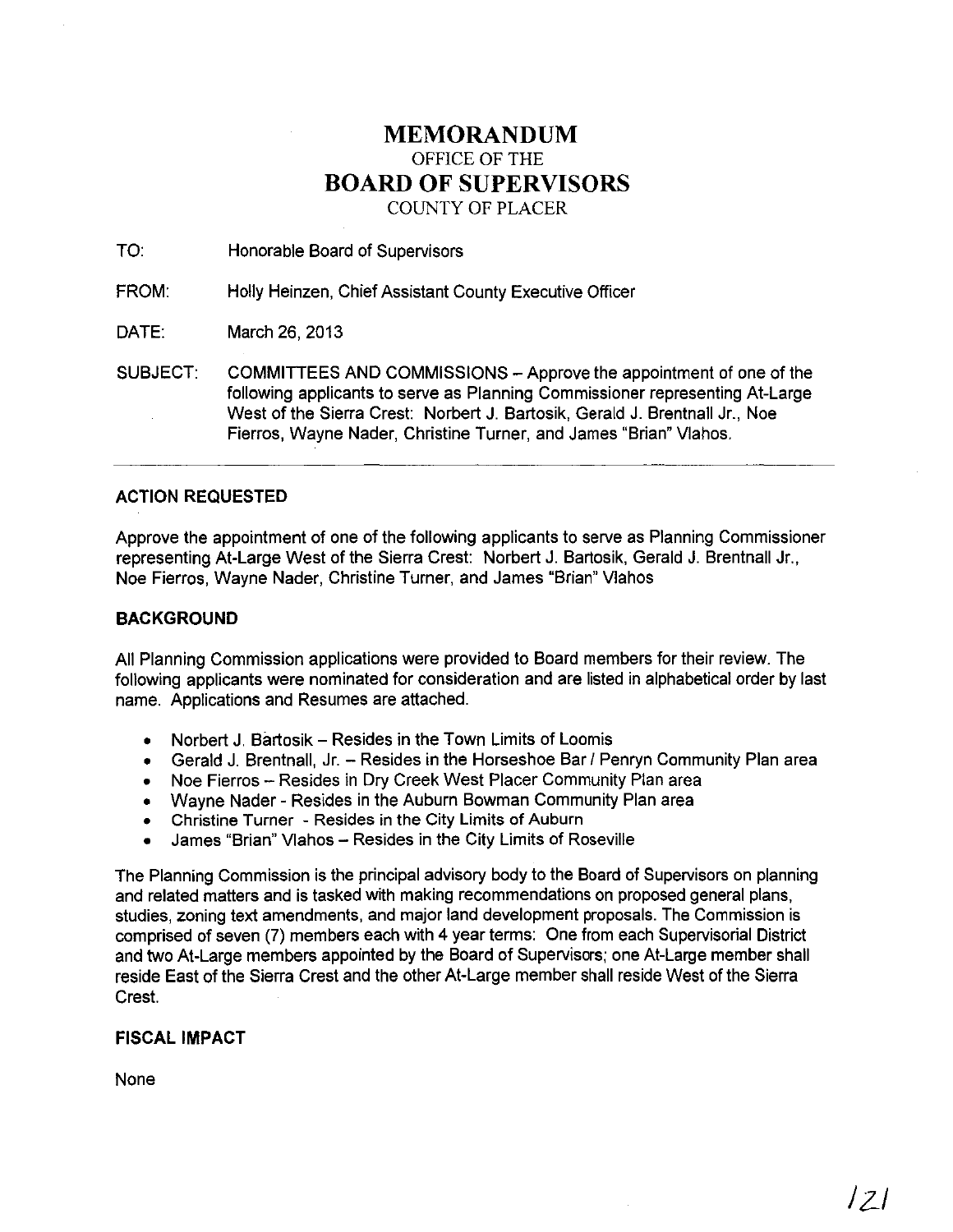#### **PLANNING COMMISSION**

#### COMMITTEE INFORMATION

**PURPOSE:** Principal advisory body to the Board of Supervisors on planning and related matters; accomplishes its mission by holding public hearings and making recommendations on proposed general plans, studies and zoning text amendments, reviewing and making decisions on major land development proposals and by encouraging citizen leadership and participation in the planning process.

#### **CONFLICT OF INTEREST:** Yes

**COMPOSITION:** Composed of seven (7) mennbers: One from each Supervisorial District with terms concurrent with the District Supervisor and appointed by the Board. 2 At-Large members appointed by the Board of Supervisors; shall be residents of the unincorporated area of the County, one At-Large member shall reside east of the Sierra Crest and one At-Large member shall reside west of the Sierra Crest. The terms will be for four years.

**MEETINGS:** Second and fourth Thursdays at 10:00 a.m. in the Planning Commission Chambers, 3091 County Center Drive, AUburn, CA 95603.

**COMPENSATION:** perform the duties of office. \$100 per diem and payment of additional expenses necessary to attend meetings and

#### COUNTY CONTACT PERSON

Michael Johnson, Planning Director (530) 745-3000 3091 County Center Drive#140 AUburn, CA 95603-

SEAT # 1 **Richard Roccucci** REPRESENTS: Dist 1 TERM LENGTH: 4-years APPOINTED BY: BOS EXPIRES: 12/3112014

#### SEAT# 4

**Jeffrey Moss** REPRESENTS: Dist 4 TERM LENGTH: 4-years APPOINTED BY: BOS EXPIRES: 1213112016

SEAT# 7 **Gerald J. Brentnalf, Jr. REPRESENTS; At-Lg W of Sierra Crest** TERM LENGTH: 4-years APPOINTED BY: BOS EXPIRES: 12/3112012

#### CURRENT MEMBERS

SEAT # 2 **Kenneth Denio** REPRESENTS: Dist 2 TERM LENGTH: 4-years APPOINTED BY: BOS EXPIRES: 12/31/2014

SEAT# 5 **Miner Gray III** REPRESENTS: Dist 5 TERM LENGTH: 4-years APPOINTED BY: BOS EXPIRES: 12/3112016

CONTACT PERSON Kathi Heckert (530) 745-3000 3091 County Center Drive #140 Auburn, CA 95603-

SEAT # 3 **Richard A. Johnson** REPRESENTS: Dist 3 TERM LENGTH: 4-years APPOINTED BY: BOS EXPIRES: 12/31/2016

SEAT# 6 **Larry Sevison** REPRESENTS: At-Lg E of Sierra Crest TERM LENGTH: 4-years APPOINTED BY: BOS EXPIRES: 12131/2014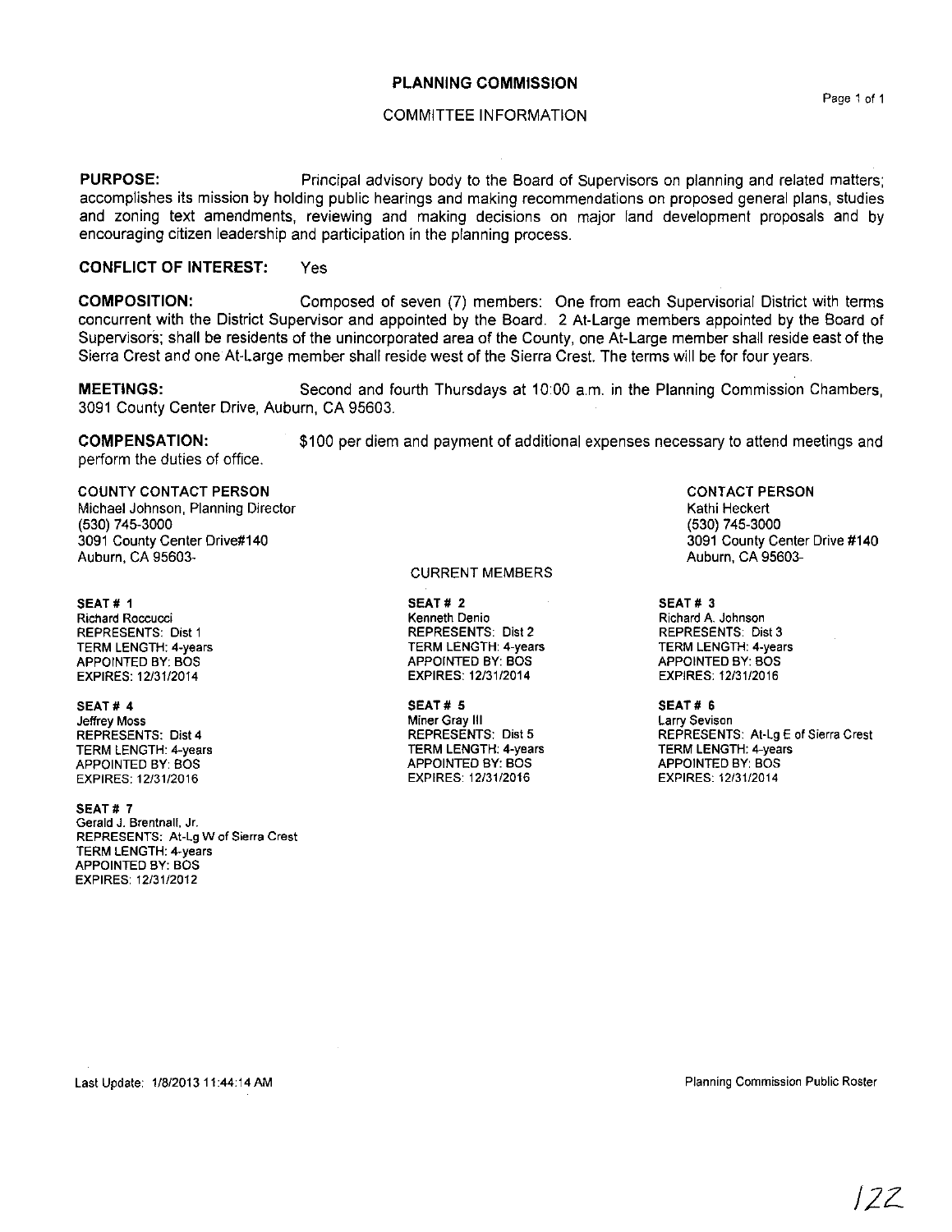

长感

# **PLACER COUNTY BOARD OF SUPERVISORS**

# **APPLICATION FOR MEMBERSHIP ON ADVISORY BOARD OR COMMISSION**

THE FOLLOWING IS PUBLIC INFORMATION

| APPLICATION FOR MEMBERSHIP ON:                                                                                |                                                                                                                | <b>Planning Commission</b> |                                                                  | (NAME OF BOARD, COMMISSION, OR COMMITTEE)                                                                                                        |
|---------------------------------------------------------------------------------------------------------------|----------------------------------------------------------------------------------------------------------------|----------------------------|------------------------------------------------------------------|--------------------------------------------------------------------------------------------------------------------------------------------------|
|                                                                                                               |                                                                                                                |                            |                                                                  | IF THIS BOARD/COMMISSION/COMMITTEE CALLS FOR A SPECIFIC TYPE MEMBER, PLEASE INDICATE THE                                                         |
| POSITION FOR WHICH YOU ARE APPLYING:                                                                          |                                                                                                                |                            | At Large Member                                                  |                                                                                                                                                  |
| Norbert J. Bartosik<br>NAME:                                                                                  |                                                                                                                |                            |                                                                  |                                                                                                                                                  |
| SUPERVISORIAL DISTRICT IN WHICH YOU RESIDE: Third District                                                    |                                                                                                                |                            |                                                                  |                                                                                                                                                  |
| TIMES YOU ARE AVAILABLE FOR MEETINGS:                                                                         |                                                                                                                |                            | DAYS: Open                                                       | <b>TIMES Open</b>                                                                                                                                |
|                                                                                                               |                                                                                                                |                            |                                                                  | EMPLOYMENT EXPERIENCE/PROFESSION (A RESUME MAY BE ATTACHED): Retired CEO - California State Fair                                                 |
|                                                                                                               |                                                                                                                |                            |                                                                  | Strong background in Master Plan and Strategic Development planning at Cal Expo and Orange County Fair.                                          |
| Served as part of a consultant team to Santa Clara County Fair for a redevelopment project with their County. |                                                                                                                |                            |                                                                  |                                                                                                                                                  |
|                                                                                                               |                                                                                                                |                            |                                                                  | ORGANIZATION/COMMUNITY EXPERIENCE: Assisted with the planning and operation of the Mountain Mandarin Festival,                                   |
|                                                                                                               |                                                                                                                |                            |                                                                  | Placer County's Largest Agricultural event, for nine (9) years. Past advisory member (statewide) to CA Secretary of Food & Agriculture on Fairs. |
|                                                                                                               |                                                                                                                |                            |                                                                  | Past Board member of No. Sacramento Chamber of Commerce; past member of various Rotary Clubs & Elks Lodge.                                       |
| EDUCATIONAL EXPERIENCE: A.A. Degree, General Business, Chicago City College                                   |                                                                                                                |                            |                                                                  |                                                                                                                                                  |
|                                                                                                               |                                                                                                                |                            | B.S. Degree, Finance, Southern Illinois University at Carbondale |                                                                                                                                                  |
|                                                                                                               |                                                                                                                |                            |                                                                  |                                                                                                                                                  |
|                                                                                                               |                                                                                                                |                            | APPLICATIONS WILL BE RETAINED FOR TWO YEARS                      |                                                                                                                                                  |
|                                                                                                               |                                                                                                                |                            |                                                                  | APPLICATION MUST BE FILED WITH THE CLERK OF THE BOARD OF SUPERVISORS                                                                             |
|                                                                                                               |                                                                                                                |                            | 175 FULWEILER AVENUE, ROOM 101, AUBURN, CALIFORNIA 95603         |                                                                                                                                                  |
| DATE: February 14, 2013                                                                                       |                                                                                                                | <b>SIGNATURE</b>           |                                                                  |                                                                                                                                                  |
|                                                                                                               |                                                                                                                |                            |                                                                  |                                                                                                                                                  |
|                                                                                                               |                                                                                                                |                            | ONLY                                                             | THE FOLLOWING IS CONSIDERED CONFIDENTIAL INFORMATION FOR PLACER COUNTY STAFF USE                                                                 |
|                                                                                                               |                                                                                                                |                            |                                                                  |                                                                                                                                                  |
| <b>RESIDENCE ADDRESS:</b>                                                                                     |                                                                                                                |                            |                                                                  |                                                                                                                                                  |
| MAILING ADDRESS: Same                                                                                         |                                                                                                                |                            |                                                                  |                                                                                                                                                  |
|                                                                                                               |                                                                                                                |                            | <b>BUSINESS.</b>                                                 |                                                                                                                                                  |
|                                                                                                               | FAX: PAX: POINT PAX: POINT PAX: POINT PAX: POINT PAX: POINT PAX: POINT PAX: POINT PAX: POINT PAX: POINT PAX: P |                            | E-MAIL:                                                          |                                                                                                                                                  |
|                                                                                                               |                                                                                                                |                            |                                                                  |                                                                                                                                                  |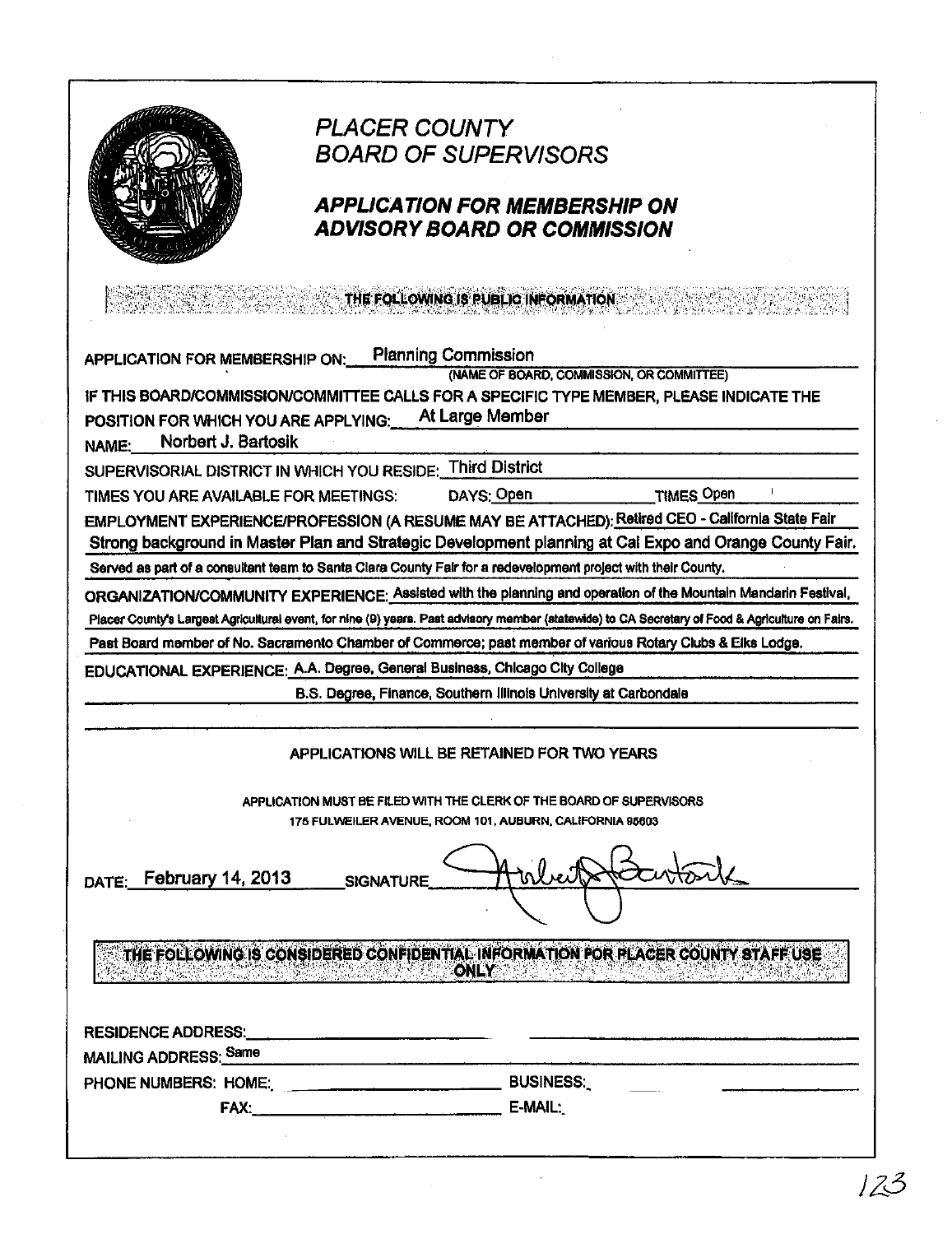# **Norbert J. Bartosik**

**RECEIVED FEB 15** 2013 CLERKOFTHE BOARD OF SUPERVISORS

February 14, 2013

Placer County Board of Supervisors 175 Fulweiler Avenue AUburn, CA 95603

Honorable Members:

Please accept my application for membership to the Planning Commission, as an atlarge representative of Western Placer County,

Having recently retired from my full time position as CEO at the California State Fair, I believe it is time to further invest and give back to my community at large, and now feel I have the time and ability to consider this opportunity, with your approval.

Since moving to Northern California in 1994, Placer County has been our family's only home. We have lived in Newcastle for ten years before settling into our current home in Loomis in 2005.

While my previous career in the Fair industry has more than kept me busy, it's now time for me to offer my services and hope you find my skill set for this appointment valuable.

Respectfully,

Respectfully,<br> $\bigcap_{N\cap I} \bigcap_{T\in I} \bigcap_{T\in I} \bigcup_{N\in I}$ 

Norbert J. Bartosik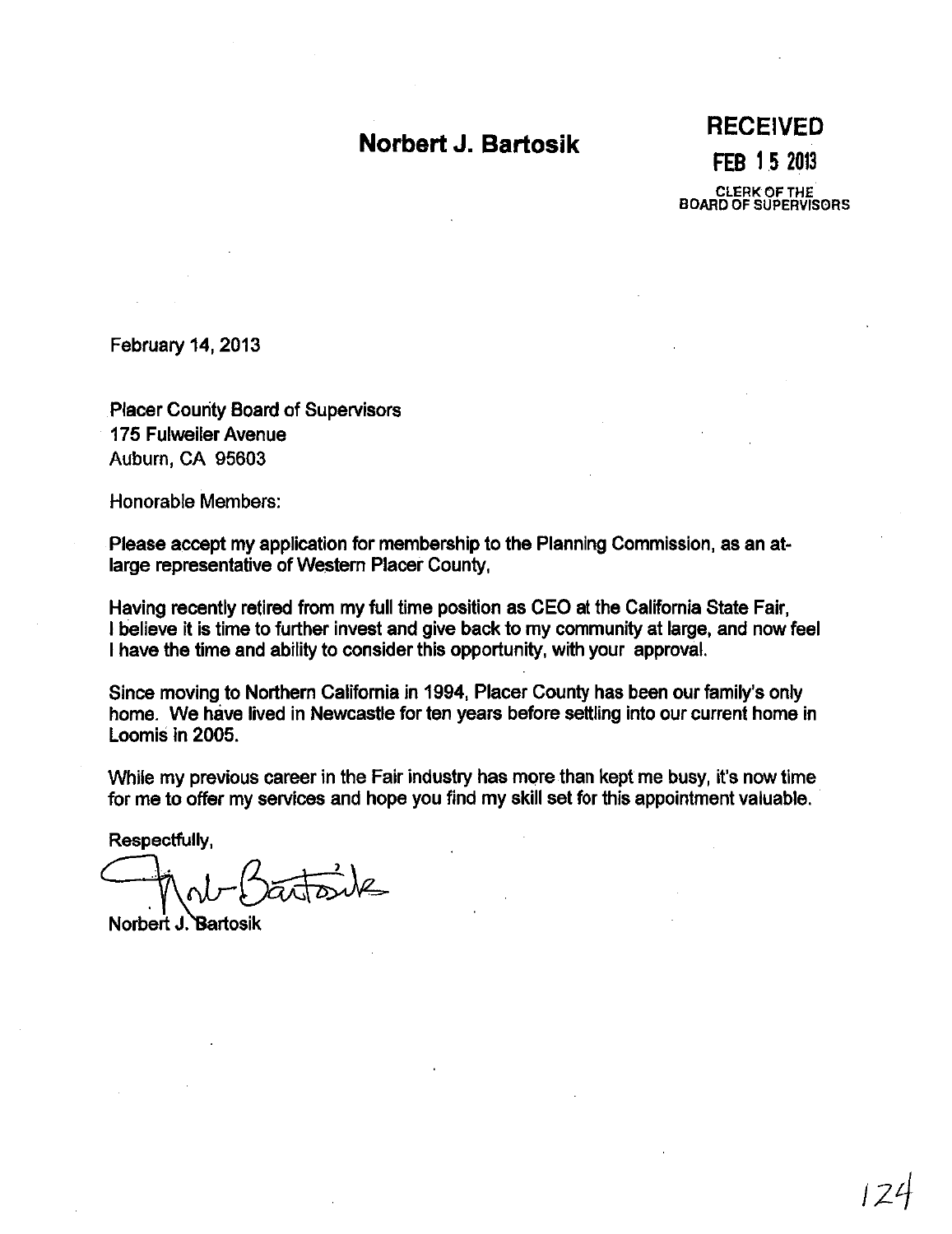# NORBERT ]. BARTOSIK General Manager and Chief Executive Officer (Retired) California Exposition &: State Fair

Norbert (Norb) Bartosik served for nineteen years as CEO/ General Manager of the California Exposition &: State Fair (Cal Expo) in Sacramento, California. Appointed in 1994, the operating budget doubled from \$15 million to \$30 million during his tenure.

A graduate of the Chicago City College, with an AA in General Business; Southern illinois University (SIU), with a BS in Finance. Bartosik was born and raised in Chicago, Illinois and graduated from De La Salle High



School in 1967. While attending SIU, he was a member and President of Pi Sigma Epsilon, national sales and marketing organization and a member and President of the College of Business Student Activities Organization.

In April of 1972, Bartosik began his career at the Du Quoin State Fair where he was employed for 9  $\mathcal{V}$ years in several capacities until he became President and General Manager in 1979. While in Du Quoin, he was President of the Du Quoin Boys Club, and a Charter Director and President of the Perry County United Way. He also served as President of Southern Illinois University Business Alumni Association from 1977 to 1979. In 1990, he was inducted into the Southern Illinois University, College of Business and Administration Alumni Hall of Fame.

In May of 1981, Bartosik was hired as General Manager of the Antelope Valley Fair in Lancaster, California. He received a Meritorious Service Award from the 4-H Council of Antelope Valley in 1983 and also served as the Southern Area Director to the Western Fairs Association (WFA) Board of . Directors. During his tenure in Lancaster, the dates and attendance doubled.

In October of 1983, Bartosik was hired as General Manager of the Orange County Fair in Costa Mesa, California. While at the Orange County Fair, he was elected President of WFA in 1985 and 1986. He also served on the Board of Directors of the California Authority of Racing Fairs and was elected President in 1989. He received a Meritorious Service Award from the Orange County 4-H Council. He also served on the Board of Directors of the California Fair Services Authority in 1993. He has also served as a member of the California Department of Food & Agriculture Secretary's Advisory Committee on Fairs. During his tenure in Costa Mesa, the attendance, budget and dates also doubled.

Bartosik is a past President/Chairman of the International Association of Fairs &: Expositions (IAFE). He became an IAFE Certified Fair Executive (CFE) in 1982. He is a Past President of the Mid-West Fairs Association. In 2001, he was inducted into the WFA Hall of Fame. In 2003, he was also inducted into the IAFE Hall of Fame. The Hall of Fame is the highest individual honor bestowed by the Fair industry.

Bartosik is a former member of the Board of Directors of the Sacramento Convention & Visitors Bureau. He is a former member of the Board of Directors of the North Sacramento Chamber of Commerce. The Fair business has been his only career.

He and his wife, Joan, live in Loomis, California.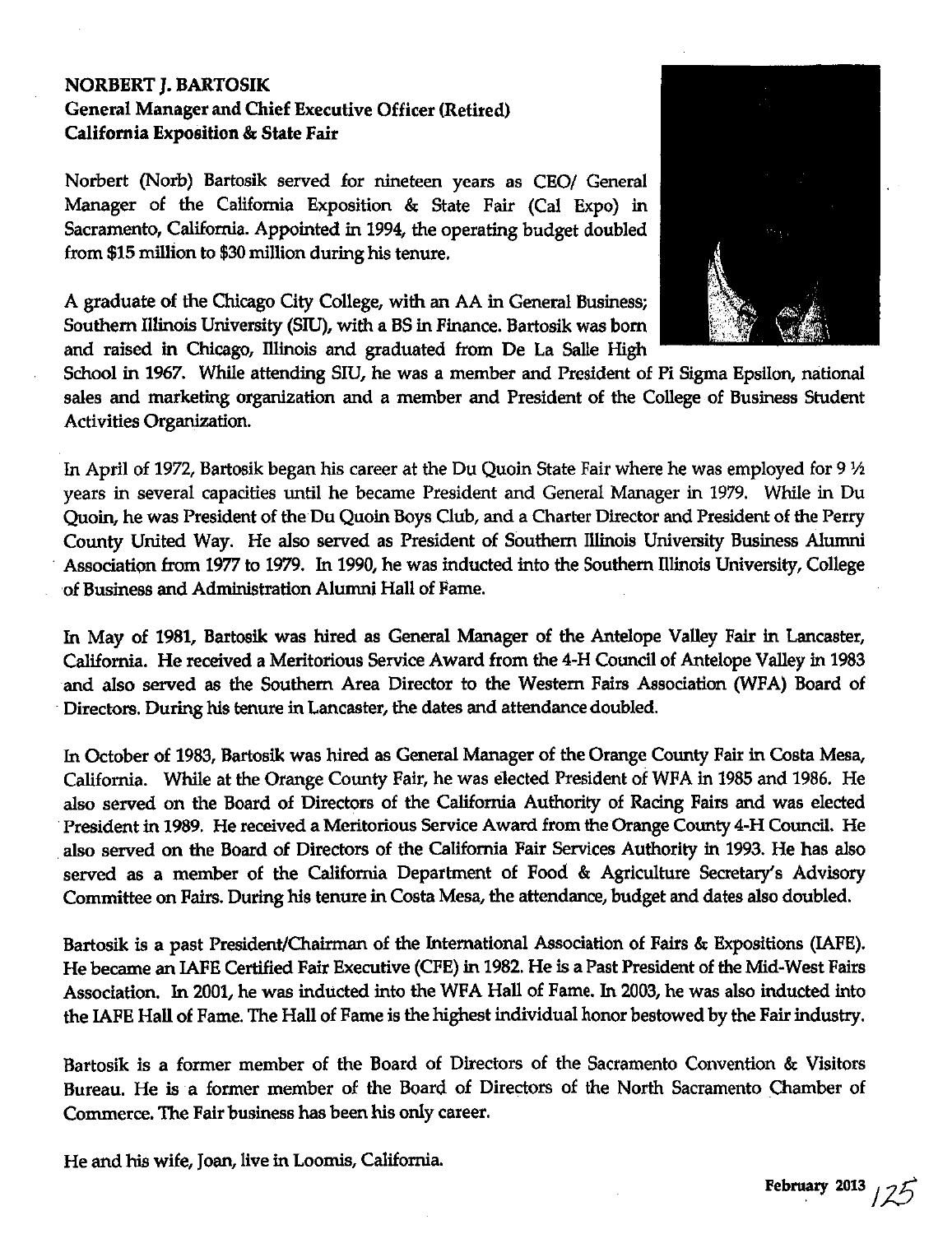|                                                                                                                                  | <b>PLACER COUNTY</b><br><b>BOARD OF SUPERVISORS</b><br><b>APPLICATION FOR MEMBERSHIP ON</b><br><b>ADVISORY BOARD OR COMMISSION</b> |                                 | <b>RECEIVED</b><br>DEC 18 2012<br><b>CLERK OF THE BOARD OF SUPERVISORS</b>                                  |
|----------------------------------------------------------------------------------------------------------------------------------|------------------------------------------------------------------------------------------------------------------------------------|---------------------------------|-------------------------------------------------------------------------------------------------------------|
|                                                                                                                                  | <b>The PERSON COMPLETED IN RONALDAY</b>                                                                                            |                                 |                                                                                                             |
| APPLICATION FOR MEMBERSHIP ON: Planning Commission<br>(NAME OF BOARD, COMMISSION, OR COMMITTEE)                                  |                                                                                                                                    |                                 |                                                                                                             |
| IF THIS BOARD/COMMISSION/COMMITTEE CALLS FOR A SPECIFIC TYPE MEMBER, PLEASE INDICATE THE<br>POSITION FOR WHICH YOU ARE APPLYING: |                                                                                                                                    | At-Large, West of Sierra Divide |                                                                                                             |
| NAME: Gerald J. Brentnall, Jr.                                                                                                   |                                                                                                                                    |                                 |                                                                                                             |
| SUPERVISORIAL DISTRICT IN WHICH YOU RESIDE: 3                                                                                    |                                                                                                                                    |                                 |                                                                                                             |
| TIMES YOU ARE AVAILABLE FOR MEETINGS:<br>in this position.                                                                       |                                                                                                                                    | DAYS: all TIMES                 | any<br>EMPLOYMENT EXPERIENCE/PROFESSION (A RESUME MAY BE ATTACHED): See attached resume. I am the incumbent |
| ORGANIZATION/COMMUNITY EXPERIENCE: See resume.<br><b>EDUCATIONAL EXPERIENCE:</b>                                                 | See resume.                                                                                                                        |                                 |                                                                                                             |
|                                                                                                                                  | APPLICATIONS WILL BE RETAINED FOR TWO YEARS                                                                                        |                                 |                                                                                                             |
|                                                                                                                                  | APPLICATION MUST BE FILED WITH THE CLERK OF THE BOARD OF SUPERVISORS<br>175 FULWEILER AVENUE, ROOM 101, AUBURN, CALIFORNIA 95603   |                                 |                                                                                                             |
| LE DEC 2012 SIGNATURE<br>DATE:                                                                                                   |                                                                                                                                    |                                 |                                                                                                             |
|                                                                                                                                  | THE COLLOWING IS CONSIDERED CONFIDENTIAL INFORMATION FOR HEAGER COUNTYSTAR FUSE                                                    |                                 |                                                                                                             |
| <b>RESIDENCE ADDRESS:</b>                                                                                                        |                                                                                                                                    |                                 |                                                                                                             |
| <b>MAILING ADDRESS:</b>                                                                                                          |                                                                                                                                    |                                 |                                                                                                             |
| PHONE NUMBERS: HOME:                                                                                                             |                                                                                                                                    | <b>BUSINESS:</b>                |                                                                                                             |
| FAX:                                                                                                                             |                                                                                                                                    | E-MAIL:                         |                                                                                                             |

 $\ddot{\phantom{0}}$ 

 $\hat{\boldsymbol{\beta}}$ 

 $12b$ 

 $\hat{\mathcal{C}}_k$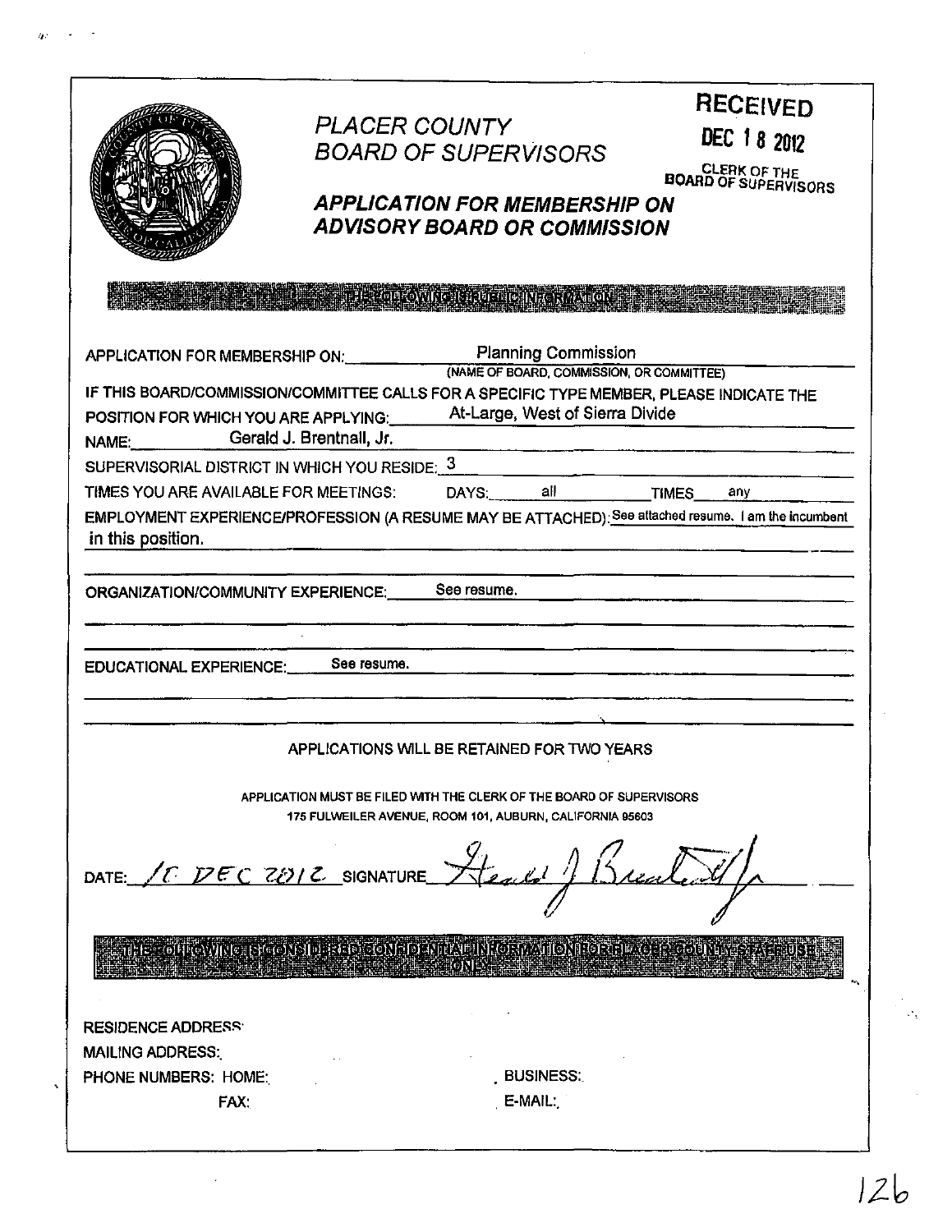# **GERALD J. BRENTNALL, JR.**

,.

 $\sim$ 

| 2010-Present                                                                                                                                                                                                                                                                                                                          |
|---------------------------------------------------------------------------------------------------------------------------------------------------------------------------------------------------------------------------------------------------------------------------------------------------------------------------------------|
|                                                                                                                                                                                                                                                                                                                                       |
| 1994-2004                                                                                                                                                                                                                                                                                                                             |
| Co-owner of VFR Digital Communications, LLC, a corporation which provided full Internet access in California.<br>Duties included every aspect of the business from marketing to programming computers, setting up web pages for<br>clients, assuring the system was maintained and operating properly. Company was sold in May, 2004. |
| 2001-2004                                                                                                                                                                                                                                                                                                                             |
| Co-owner of RGB Communications, LLC, a corporation which is authorized to offer communications services in<br>California in competition with the incumbent local exchange carriers. Company no longer in business.                                                                                                                    |
| 1997-Present                                                                                                                                                                                                                                                                                                                          |
| 1997-Present                                                                                                                                                                                                                                                                                                                          |
| 1991-1996                                                                                                                                                                                                                                                                                                                             |
| 1996-Present                                                                                                                                                                                                                                                                                                                          |
|                                                                                                                                                                                                                                                                                                                                       |
| 1989-1996                                                                                                                                                                                                                                                                                                                             |
|                                                                                                                                                                                                                                                                                                                                       |

Director of litigation and managing partner for five attorney firm. Areas of emphasis included business, real estate, and contract law. Directed complex litigation in several contract breach, fraud, environmental and bankruptcy cases. Advised clients on federal and state contracting policies, negotiation strategies, business strategies and contract administration. Prosecuted many federal contract claims in various courts or administrative boards and protests to the General Accounting Office. Extensive use of computerized spread sheets for management analysis, litigation support, and quantitative damages analysis. Clients included contractors, individuals, manufacturers and medical groups.

#### United States Air Force - Retired Rank, Lt. Colonel

During 20+ year tenure with the U.S. Air Force, assignments included:

- Chief, Intellectual Property Division. Acquisition Law Directorate, Air Force Systems Command. Andrews AFB, Maryland (1988-89). Managed two senior civilian attorneys in matters related to patents, licenses and data rights and prosecutions pursuant thereto related to all Air Force development and test programs. Supervisory acquisition attorney for the development, test and acquisition of the B-1, B-2, F-16, C-17 and Air Force One aircraft.
- Deputy Staff Judge Advocate, Hickam AFB, Hawaii (1985-88). Managed a legal office of eight attorneys, several paralegals and other staff members. Provided legalsupport to several thousand personnel throughout the Pacific. Legal coordinator for the solicitation, negotiation and administration of several large construction projects - many in foreign countries. Represented management in all labor disputes and in risk

1969-1989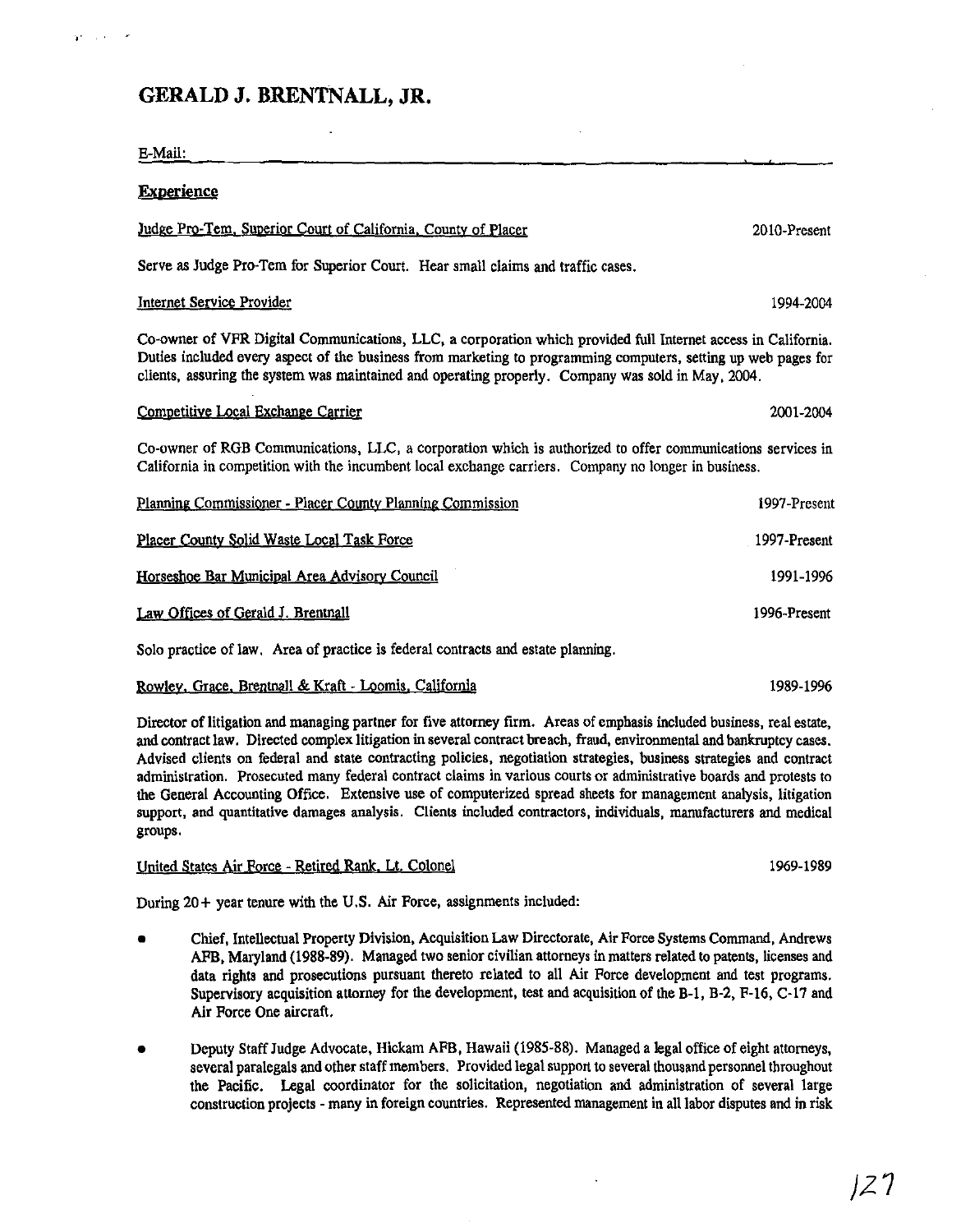management analysis of hospital operations. Prepared and implemented office budget. Created computerized budget forecasting model. Special assignment as *Special Assistant United States Attorney*, prosecuting numerous felony and misdemeanor criminal cases in U.S. District Court.

- Deputy Staff Judge Advocate, Kunsan AB, Korea (1984-85). Served as legal advisor to the Wing and Base Commanders. Provided legal support to over 3,000 personnel at two locations in Korea. Managed legal office of five attorneys and staff. and acted as chief prosecutor. Areas of emphasis included foreign claims, personnel law, taxation and international law.
- Air Force Contract Appeals Trial Attorney, Wright-Patterson AFB. Ohio (1980-1984). Represented the Air Force in litigation arising from contract disputes. Litigated many complex systems research and development cases involving contract interpretation. accounting standards, aud labor law violations.
- Contract Law Attorney, Electronic Systems Division, Hanscom AFB. Massachusetts (1978-80). Served as program counsel for the development. test and acqUisition of the E-3 AWACS (NATO and U.S.) and E-4 Advance Airborne Command Post aircraft. Duties ranged from contract drafting and negotiation to program and claim review. Also served as counsel to the Air Forge Geophysical Laboratory.
- Contract Law Advisor, Sacramento Air Logistics Center, McClellan AFB, California (1975-78). Legal advisor on all aspects of research and logistical support contracting wbile attending law school. Defended medical malpractice suits arising al the Mather AFB hospital.
- Contracts Staff Officer, HQ USAF (1973-75). Worked with Air Force Director of Contract Policy to develop policies and proposed legislation in federal acquisition and to implement new procurement legislation passed by Congress. Conducted field inspections to assure compliance with policy.
- Contract Negotiator. Electronic Systems Division, Hanscom AFB. Massachusetts (1969-72). Participated in all aspects of contract formation. negotiation, pricing and administration for several classified development programs for the Advanced Research Project Agency.

#### **Education**

l' •.,

**J.D...** McGeorge School of Law, Sacramento, California, 1978. Moot court honors, best brief. M.S., Logistics Management. USAF Institute of Technology. Wright-Patterson AFB. Ohio, 1973. B.S., Industrial Management, San Jose State University, San Jose. California, 1969.

#### **Admitted to Legal Practice**

| U.S. Supreme Court, 1989                     |                                                                                | Supreme Court of California, 1978 |
|----------------------------------------------|--------------------------------------------------------------------------------|-----------------------------------|
| U.S. Court of Appeals, Federal Circuit, 1989 |                                                                                | <b>U.S. Tax Court, 1989</b>       |
| U.S. Court of Appeals, First Circuit, 1980   |                                                                                | U.S. Claims Court, 1989           |
| U.S. Court of Military Appeals, 1989         |                                                                                |                                   |
| U.S. District Courts:                        | Eastern District of California (1979), Northern District of California (1991), |                                   |
|                                              | Central District of California (1992), Southern District of California (1992)  |                                   |

#### **Professional Affiliations** (current and former)

American Bar Association State Bar of California Boards of Contract Appeals Bar Association Placer County Bar Association

Federal Bar Associatiou National Contract Management Association Society of Logistics Engineers

## **Certifications**

Certified Professional Contracts Manager. 1975. NCMA Certified Professional Logistician. 1973. Society of Logistics Engineers

## **Other Interests:**

Amateur Radio Operator - Extra Class license - Call sign WA6E Part-time organist and pianist, First United Methodist Church, Loomis, California Licensed private aircraft pilot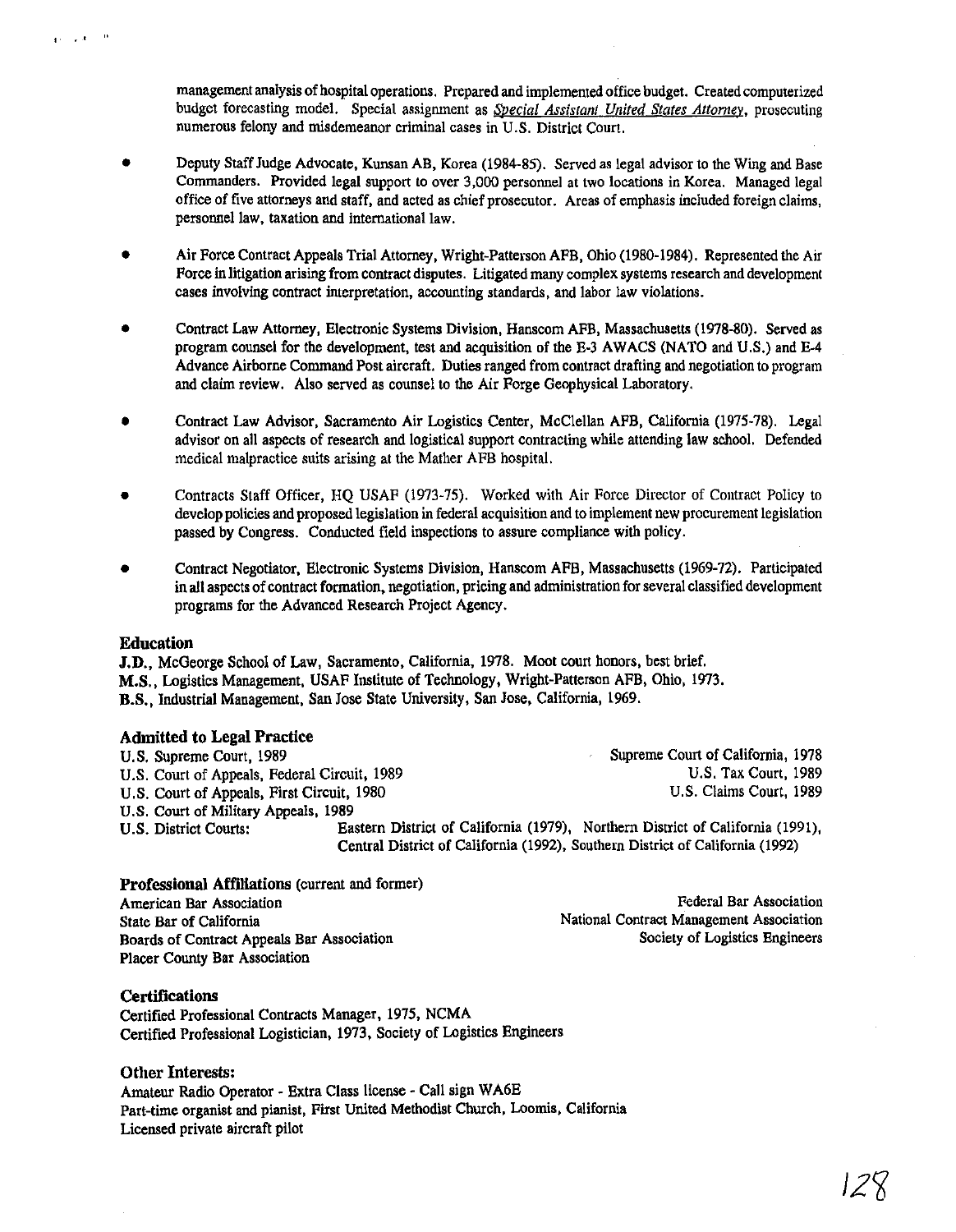|                                                                                          |                                                                                                                                  |                                           | 我是こどけたり                                            |
|------------------------------------------------------------------------------------------|----------------------------------------------------------------------------------------------------------------------------------|-------------------------------------------|----------------------------------------------------|
|                                                                                          | <b>PLACER COUNTY</b>                                                                                                             |                                           | DEC 10 2012                                        |
|                                                                                          | <b>BOARD OF SUPERVISORS</b>                                                                                                      |                                           |                                                    |
|                                                                                          |                                                                                                                                  |                                           | <b>CLERK OF THE</b><br><b>BOARD OF SUPERVISORS</b> |
|                                                                                          | <b>APPLICATION FOR MEMBERSHIP ON</b>                                                                                             |                                           |                                                    |
|                                                                                          | <b>ADVISORY BOARD OR COMMISSION</b>                                                                                              |                                           |                                                    |
|                                                                                          |                                                                                                                                  |                                           |                                                    |
|                                                                                          | THE FOLLOWING IS PUBLIC INFORMATION                                                                                              |                                           |                                                    |
| APPLICATION FOR MEMBERSHIP ON: Planning Commission                                       |                                                                                                                                  |                                           |                                                    |
| IF THIS BOARD/COMMISSION/COMMITTEE CALLS FOR A SPECIFIC TYPE MEMBER, PLEASE INDICATE THE |                                                                                                                                  | (NAME OF BOARD, COMMISSION, OR COMMITTEE) |                                                    |
| POSITION FOR WHICH YOU ARE APPLYING: At-Large Planning Commissioner                      |                                                                                                                                  |                                           |                                                    |
| NAME: Noe O. Fierros                                                                     |                                                                                                                                  |                                           |                                                    |
| SUPERVISORIAL DISTRICT IN WHICH YOU RESIDE: District 1                                   |                                                                                                                                  |                                           |                                                    |
| TIMES YOU ARE AVAILABLE FOR MEETINGS: DAYS: Open                                         |                                                                                                                                  |                                           | TIMES Open                                         |
| EMPLOYMENT EXPERIENCE/PROFESSION (A RESUME MAY BE ATTACHED): Please see attached resume  |                                                                                                                                  |                                           |                                                    |
|                                                                                          |                                                                                                                                  |                                           |                                                    |
| ORGANIZATION/COMMUNITY EXPERIENCE: Please see attached resume                            |                                                                                                                                  |                                           |                                                    |
| EDUCATIONAL EXPERIENCE: Please see attached resume                                       |                                                                                                                                  |                                           |                                                    |
|                                                                                          | APPLICATIONS WILL BE RETAINED FOR TWO YEARS                                                                                      |                                           |                                                    |
|                                                                                          | APPLICATION MUST BE FILED WITH THE CLERK OF THE BOARD OF SUPERVISORS<br>175 FULWEILER AVENUE, ROOM 101, AUBURN, CALIFORNIA 95603 |                                           |                                                    |
| DATE 8 Dec. 2012 SIGNATURE Y De O. Fierros                                               |                                                                                                                                  |                                           |                                                    |
|                                                                                          | ATHELEO HIGWINGI BIGONE I DER EDIGONI I DENTIAL HINI GEN ATION HOR ELAGER COUNTY STATE UBE.<br>ONNY                              |                                           |                                                    |
| <b>RESIDENCE ADDRESS:</b>                                                                |                                                                                                                                  |                                           |                                                    |
| <b>MAILING ADDRESS:</b>                                                                  |                                                                                                                                  |                                           |                                                    |
| PHONE NUMBERS: HOME:                                                                     |                                                                                                                                  | <b>BUSINESS:</b>                          |                                                    |
| FAX.                                                                                     |                                                                                                                                  | E-MAIL:                                   |                                                    |
|                                                                                          |                                                                                                                                  |                                           | 12 Y                                               |

 $\bar{\beta}$ 

 $\mathcal{L}^{\text{max}}$ 

 $\hat{A}$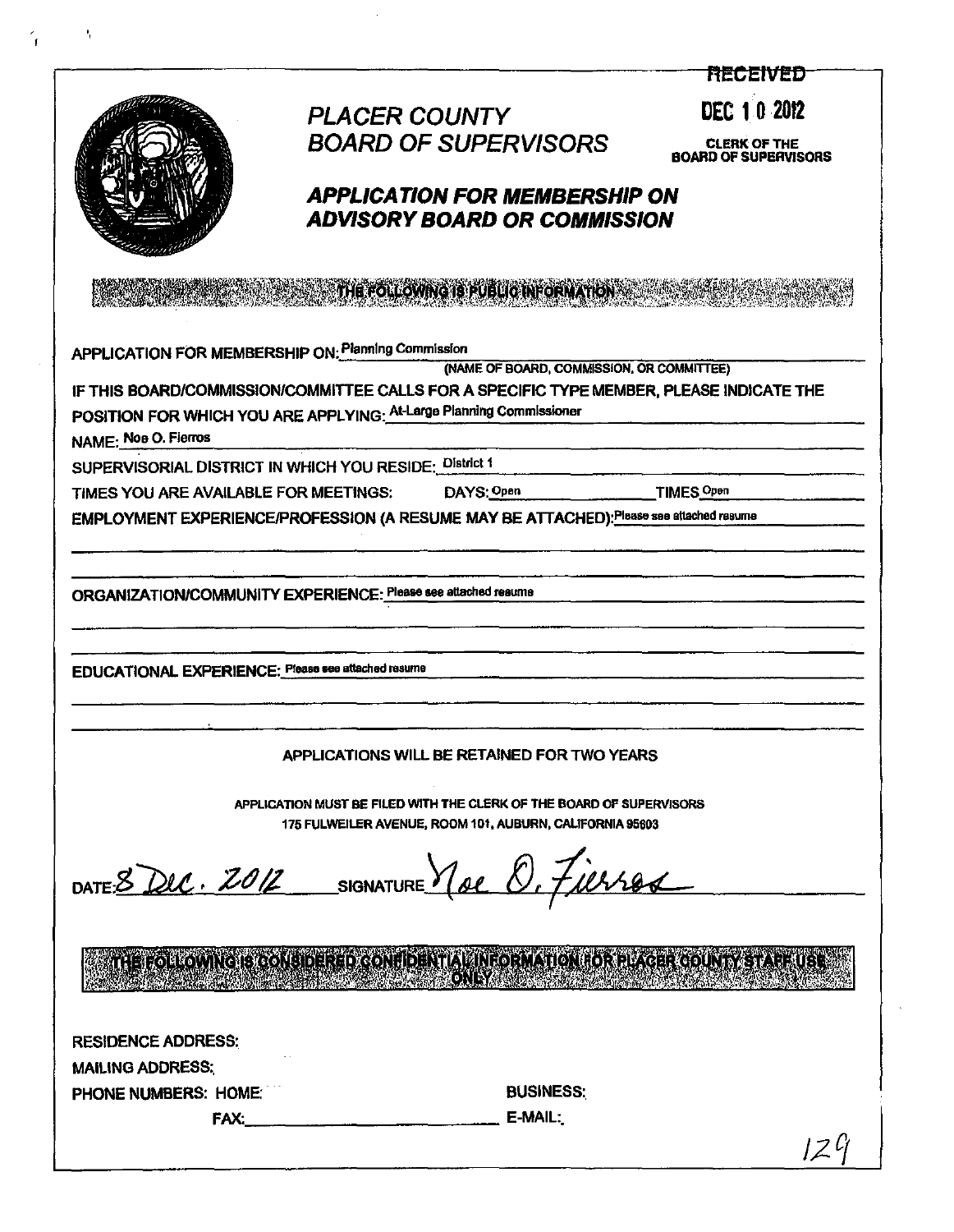NOE O. FIERROS

j,

10 December 2012

Placer County Board of Supervisors 175 Fulweller Ave. Auburn, California 95603

Honorable Placer County Supervisors

I read with great interest in the Placer County E-News bulletin of the opening of the At-Large Planning Commissioner position. I am currently serving on the Dry Creek Area Fire Service Community Advisory Committee, however, I wish to expand my Involvement with all of Placer COunty. I have attached my resume for your review. I believe my previous experience would be of great value for the county, having served as Planning Commissioner under former Supervisor Bill Santucci as well as the Dry Creek Municipal Advisory Council. My experience would provide some continuity for the planning process. I hope you find my skills and knowledge beneficial for Placer County as you review my application for the At-Large Planning Commissioner position. I thank you very much for your consideration. Respectfully,

Noe O. Fierros

Noe O. Fierros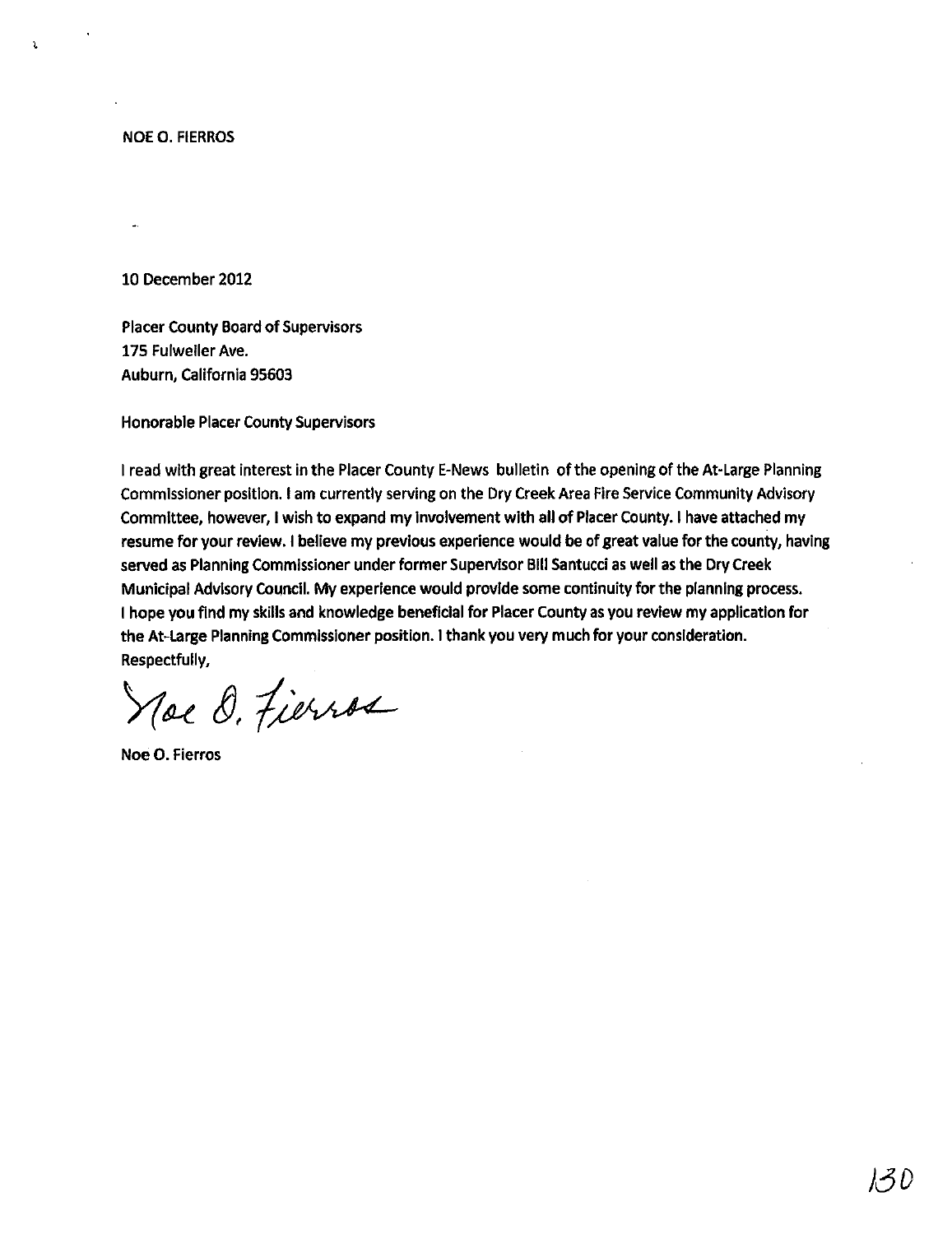#### **NOE O. FIERROS**

#### **CAREER OBJECTIVE**

An executive or lead position involving the management of analysis, design, development, acquisition testing and implementation of systems or projects.

#### **EDUCATION**

Master of Science degree, Systems Management (Logistics), University of Southern California (USC), Los Angeles California.

Bachelor of Arts degree, German, California State University Northridge (CSUN), Reseda California and University of Heidelberg, Heidelberg, Germany.

Associate of Arts degree, Forestry. Mount San Antonio College, Walnut California.

#### **EXPERIENCE**

**PLACER COUNTY PLANNING COMMISSIONER.** The commission Is the principal advisory body to the Board of Supervisors on planning and related matters. Held public hearings and made recommendations on proposed policy, general plans, community plans, studies and zoning text amendments, reviewed staff reports, environmental Impact reports and made decisions on major land development proposals county wide involving commercial, residential and agricultural developments. Served on the Placer County Flood Control Technical Advisory Committee, the Placer County Transportation Agency Technical Advisory Committee, and the Placer County Sewage Disposal Technical Advisory Committee. Appointed to serve three four year terms, 1995-1998. 1999-2002, and 2003-2005.

**SUPERVISORY LOGISTICS MANAGEMENT SPECIALIST.** Supervised 2()'25 program project management personnel. Interpreted and disseminated program and policy guidelines imposed by higher authority. Maintained balanced workloads shifting personnel and workload for more effective operation. Evaluated and wrote formal appraisals of work performance, maintained administrative records and resolved personnel problems. Was responsible for providing training, organizing, resources and technical programmatic guidance. Performed these duties for 1.5 years. GS-346-13.

**LOGISTICS MANAGEMENT SPECIALIST,** Managed and evaluated logistics support processes for Air Traffic Control and Landing Systems (llS and PARS) and Microwave Landing Systems on national and International level. Developed and updated program/project plans, schedules, specifications and other project documents. Projected funding for facilities, test/maintenance equipment, manpower and supply requirements needed to accomplish management and tracking of radar systems. Ensured completion of all processes for identifying and acquiring supply support, technical data, support equipment,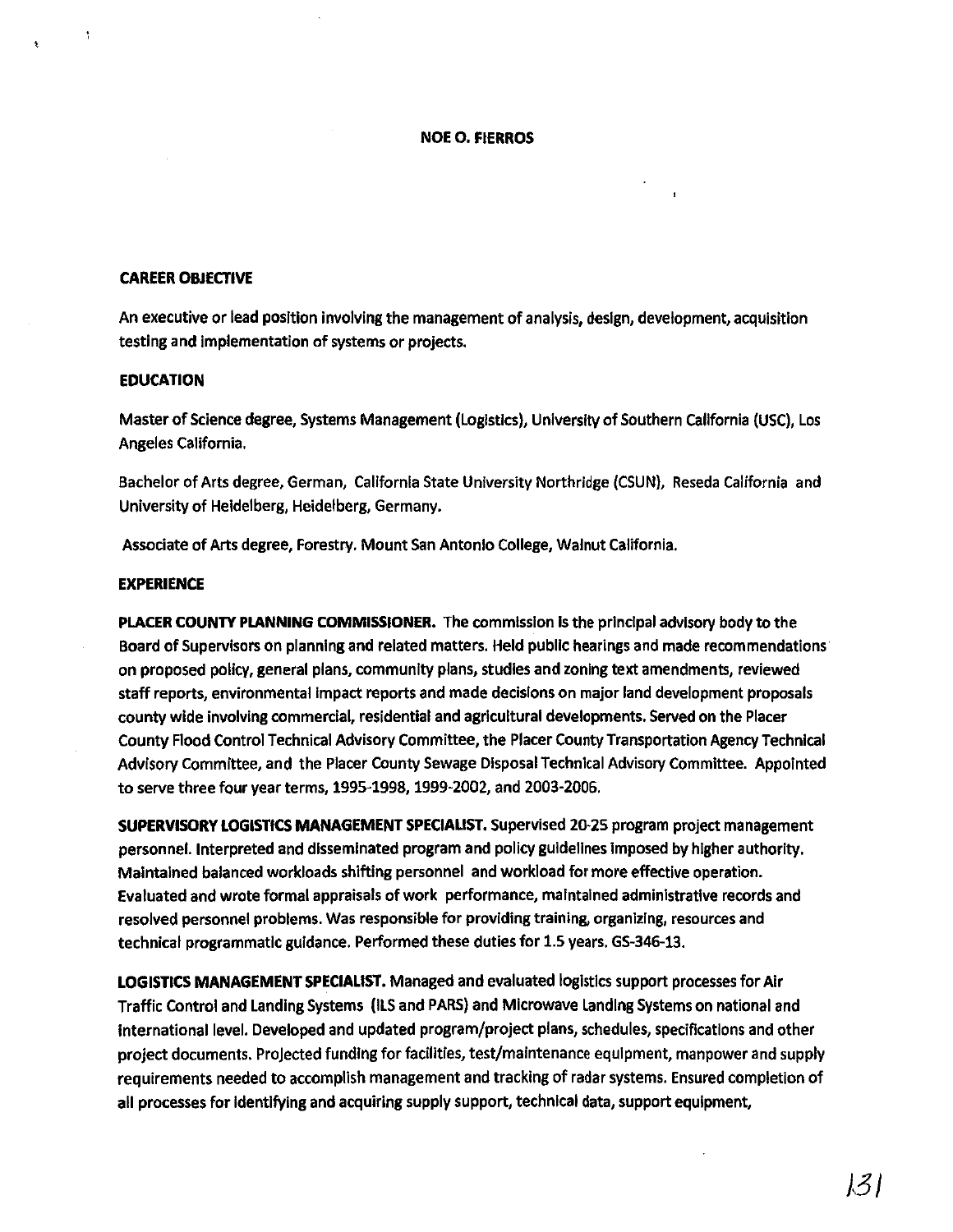establishing a maintenance capability, testing and training. Participated in and chaired meetings and conferences involving military departments, government agencies and contractor personnel. International program manager for landing systems at Torrejon, Zaragozza and Rota Spanish Air Force Bases, Spain. Negotiated the sale and support of systems sold to Spain. Negotiated repair workload with Royal Netherlands Air Force for support of all Precision Approach Radars installed in Europe. Performed these duties for 10 years. GS-346-12

 $\Delta\sim 20$ 

**SUPERVISORY MAINTENANCE ANALYSIS SPECIALIST.** Supervised seven systems analysts in the development of special studies, conducting operational analysis and management briefings on productions schedules, budget/cost analysis, personnel utilization and direct/indirect effectiveness for the Directorate of Maintenance which consisted of seven thousand personnel. Performed these duties for 1 year. GS-301-12

**SUPERVISOR MAINTENANCE SYSTEMS SPECIALIST.** Supervised 24-29 systems analysts and computer programmers in the analysis of maintenance processes design and acquisition of automated, mechanized material handling, management information and automated training systems. Researched, analyzed, evaluate computer systems specifications, developed functional descriptions and project plans for local and command level systems implementation. Managed the operation of a VAX 11/780 computer mainframe for seven divisions within the Directorate of Maintenance. Performed these duties for 5 years. G5-301-12

**LOGISTICS MANAGEMENT SPECIALIST-INTERNATIONAL.** Analyzed host country systems/processes and designed new automated logistics systems for host country which included requirements computation, warehousing, Inventory control, packaging/transportation and cataloging functions for the Spanish and Turkish Air Forces. Was in-country team leader for the analysis design of respective country system. Developed functional specifications, contingency procedures, systems specifications and implementation plans. Performed these duties for 6 years. GS-346-12

ACTIVITIES/AWARDS. Core committee member of West Placer Citizens Committee. Vice President of Bianchi Estates Homeowners Association. Chairman of West Placer Municipal Advisory Council, Placer County representative to East Antelope Citizens Advisory Committee (Sacramento County) Received letter of commendation from Turkish Air Force. Was one of thirteen selectees air force wide to receive graduate education (USC). certified in AcqUisition Logistics Management Level 3and Acquisition Program Management Level 2. Received superior performance awards from the US Air Force. Served as team member on the Woodcreek High School Site Leadership Continuous Improvement Process (CIP) team.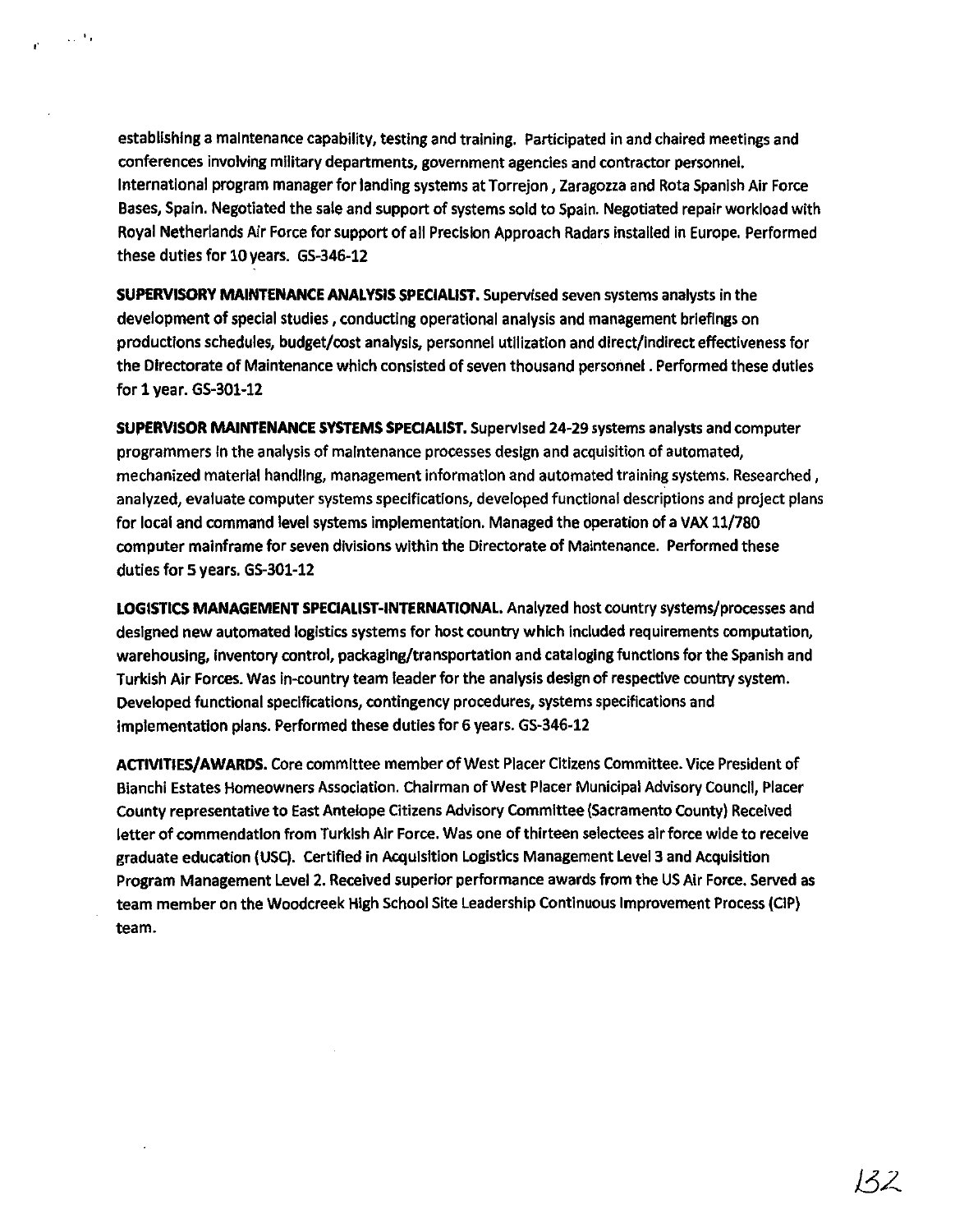|                                                                                                                                                                                                                                |                                                                                                                                                                                                    | <b>RECEIVEN</b>                      |
|--------------------------------------------------------------------------------------------------------------------------------------------------------------------------------------------------------------------------------|----------------------------------------------------------------------------------------------------------------------------------------------------------------------------------------------------|--------------------------------------|
|                                                                                                                                                                                                                                | <b>PLACER COUNTY</b>                                                                                                                                                                               | DEC 12 2012                          |
|                                                                                                                                                                                                                                | <b>BOARD OF SUPERVISORS</b>                                                                                                                                                                        |                                      |
|                                                                                                                                                                                                                                |                                                                                                                                                                                                    | CLERK OF THE<br>BOARD OF SUPERVISORS |
|                                                                                                                                                                                                                                | <b>APPLICATION FOR MEMBERSHIP ON</b>                                                                                                                                                               |                                      |
|                                                                                                                                                                                                                                | <b>ADVISORY BOARD OR COMMISSION</b>                                                                                                                                                                |                                      |
|                                                                                                                                                                                                                                |                                                                                                                                                                                                    |                                      |
|                                                                                                                                                                                                                                |                                                                                                                                                                                                    |                                      |
|                                                                                                                                                                                                                                |                                                                                                                                                                                                    |                                      |
|                                                                                                                                                                                                                                | APPLICATION FOR MEMBERSHIP ON: Placer County Planning Commission<br>(NAME OF BOARD, COMMISSION, OR COMMITTEE)                                                                                      |                                      |
|                                                                                                                                                                                                                                | IF THIS BOARD/COMMISSION/COMMITTEE CALLS FOR A SPECIFIC TYPE MEMBER, PLEASE INDICATE THE                                                                                                           |                                      |
|                                                                                                                                                                                                                                | POSITION FOR WHICH YOU ARE APPLYING: At-Large West County Commissioner                                                                                                                             |                                      |
| NAME: Wayne Nader                                                                                                                                                                                                              |                                                                                                                                                                                                    |                                      |
| SUPERVISORIAL DISTRICT IN WHICH YOU RESIDE: 3rd                                                                                                                                                                                |                                                                                                                                                                                                    |                                      |
| TIMES YOU ARE AVAILABLE FOR MEETINGS:                                                                                                                                                                                          | DAYS: M-F TIMES 8 AM till 8 PM                                                                                                                                                                     |                                      |
|                                                                                                                                                                                                                                | EMPLOYMENT EXPERIENCE/PROFESSION (A RESUME MAY BE ATTACHED): Retired Sacramento area banker (32 years)                                                                                             |                                      |
|                                                                                                                                                                                                                                | Worked 10 years on a land development project in the City of Lincoln. Gained extensive understanding of the approval process.                                                                      |                                      |
|                                                                                                                                                                                                                                | Grew up on a cattle ranch in Lincoln. Have a great appreciation for the agricultural resources in the county.                                                                                      |                                      |
| Member of the Placer County Weed Abatement Board.                                                                                                                                                                              | ORGANIZATION/COMMUNITY EXPERIENCE: Board member-William Jessup University. Chair of the Placer County Audit Committee.                                                                             |                                      |
|                                                                                                                                                                                                                                |                                                                                                                                                                                                    |                                      |
|                                                                                                                                                                                                                                | EDUCATIONAL EXPERIENCE: AA/Business from Slerra College. BS/Management/Finance from Chico State.                                                                                                   |                                      |
|                                                                                                                                                                                                                                |                                                                                                                                                                                                    |                                      |
|                                                                                                                                                                                                                                |                                                                                                                                                                                                    |                                      |
|                                                                                                                                                                                                                                | APPLICATIONS WILL BE RETAINED FOR TWO YEARS                                                                                                                                                        |                                      |
|                                                                                                                                                                                                                                |                                                                                                                                                                                                    |                                      |
|                                                                                                                                                                                                                                | APPLICATION MUST BE FILED WITH THE CLERK OF THE BOARD OF SUPERVISORS                                                                                                                               |                                      |
|                                                                                                                                                                                                                                | 175 FULWEILER AVENUE, ROOM 101, AUBURN, CALIFORNIA 95603                                                                                                                                           |                                      |
|                                                                                                                                                                                                                                |                                                                                                                                                                                                    |                                      |
| DATE: December 12, 2012                                                                                                                                                                                                        | SIGNATURE                                                                                                                                                                                          |                                      |
|                                                                                                                                                                                                                                |                                                                                                                                                                                                    |                                      |
|                                                                                                                                                                                                                                |                                                                                                                                                                                                    |                                      |
|                                                                                                                                                                                                                                | THE HOLDOWING IS CONSIDER LOGONING HYPRINICRIMAL QNI IGHAEL AGE ACOUNTY STATE USE<br>CONFACT THE CONSIDERED STATE OF THE CONFACT THE CONFACT OF THE CONFERENCE OF THE CONFERENCE OF THE CONFERENCE |                                      |
|                                                                                                                                                                                                                                |                                                                                                                                                                                                    |                                      |
| <b>RESIDENCE ADDRESS:</b>                                                                                                                                                                                                      |                                                                                                                                                                                                    |                                      |
| MAILING ADDRESS: And the contract of the contract of the contract of the contract of the contract of the contract of the contract of the contract of the contract of the contract of the contract of the contract of the contr |                                                                                                                                                                                                    |                                      |
|                                                                                                                                                                                                                                |                                                                                                                                                                                                    |                                      |
|                                                                                                                                                                                                                                |                                                                                                                                                                                                    |                                      |
|                                                                                                                                                                                                                                |                                                                                                                                                                                                    |                                      |
|                                                                                                                                                                                                                                |                                                                                                                                                                                                    |                                      |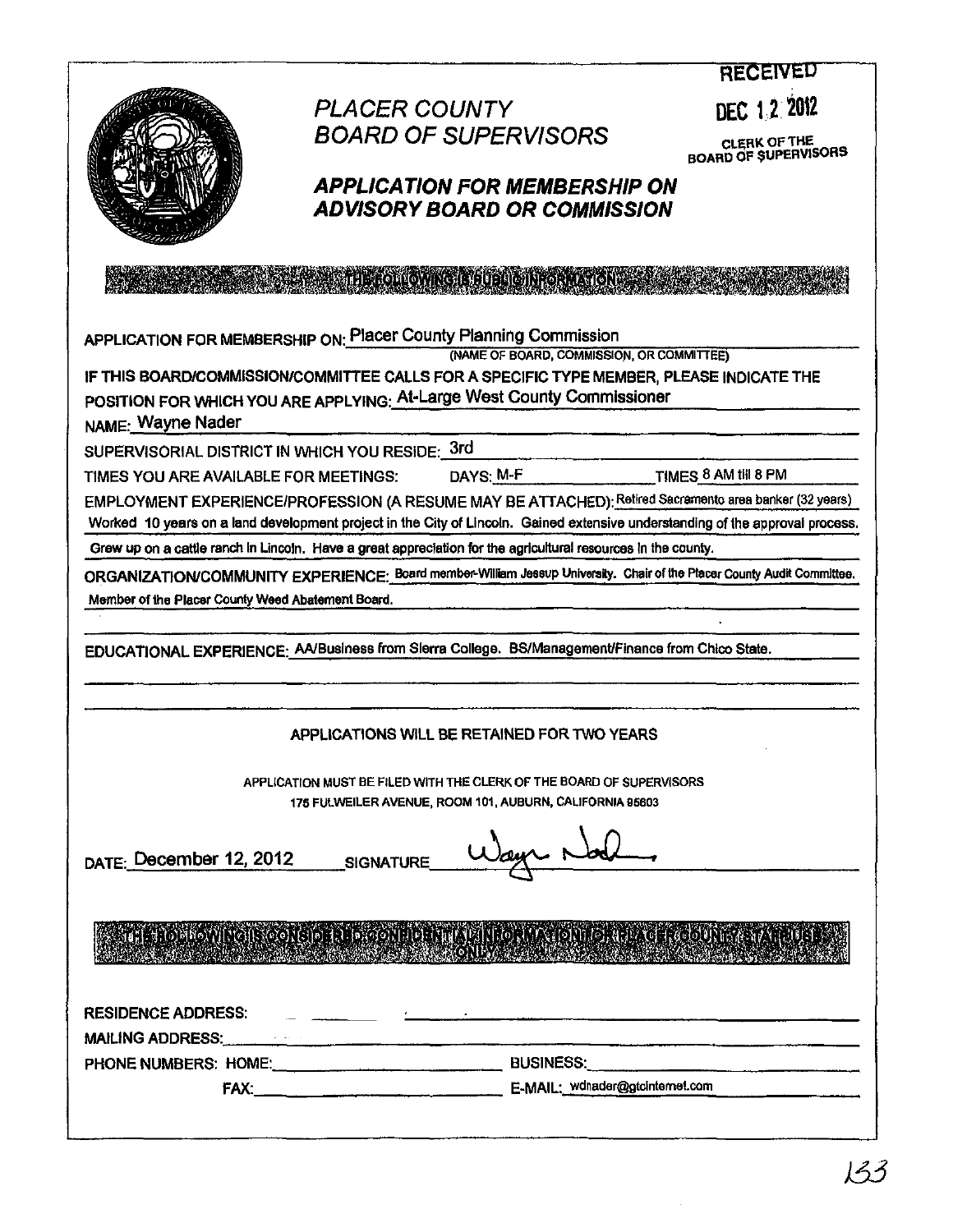**PLACER COUNTY RECEIVED BOARD OF SUPERVISORS JAN 3 0 2013** CLERK OF THE<br>BOARD OF SUPERVISORS **APPLICATION FOR MEMBERSHIP ON ADVISORY BOARD OR COMMISSION** THE FOLLOWING IS RUBLIC INFORMATION APPLICATION FOR MEMBERSHIP ON: Yanning MMISSION, OR COMMITTEE) IF THIS BOARD/COMMISSION/COMMITTEE CALLS FOR A SPECIFIC TYPE MEMBER, PLEASE INDICATE THE POSITION FOR WHICH YOU ARE APPLYING: Member-NAME:  $(Mn/s + inp)$ Iurner SUPERVISORIAL DISTRICT IN WHICH YOU RESIDE: Jenn TIMES YOU ARE AVAILABLE FOR MEETINGS: DAYS: EMPLOYMENT EXPERIENCE/PROFESSION (A RESUME MAY BE **ATTACHEDI** mmissioner pars EDUCATIONAL EXPERIENCE:  $\mathcal{B}\mathcal{S}$  $1/M$ 'رمڪ  $\mathcal{S}$ SDO... APPLICATIONS WILL BE RETAINED FOR TWO YEARS APPLICATION MUST BE FILED WITH THE CLERK OF THE BOARD OF SUPERVISORS 175 FULWEILER AVENUE, ROOM 101, AUBURN, CALIFORNIA 95603 DATE:  $1 - 29 - 13$ **SIGNATURE** THE FOLLOWING IS CONSIDERED CONFIDENTIAL INFORMATION FOR PLACER COUNTY STAFF USE ONLY **RESIDENCE ADDRESS: MAILING ADDRESS: BUSINESS:** PHONE NUMBERS: HOME: FAX: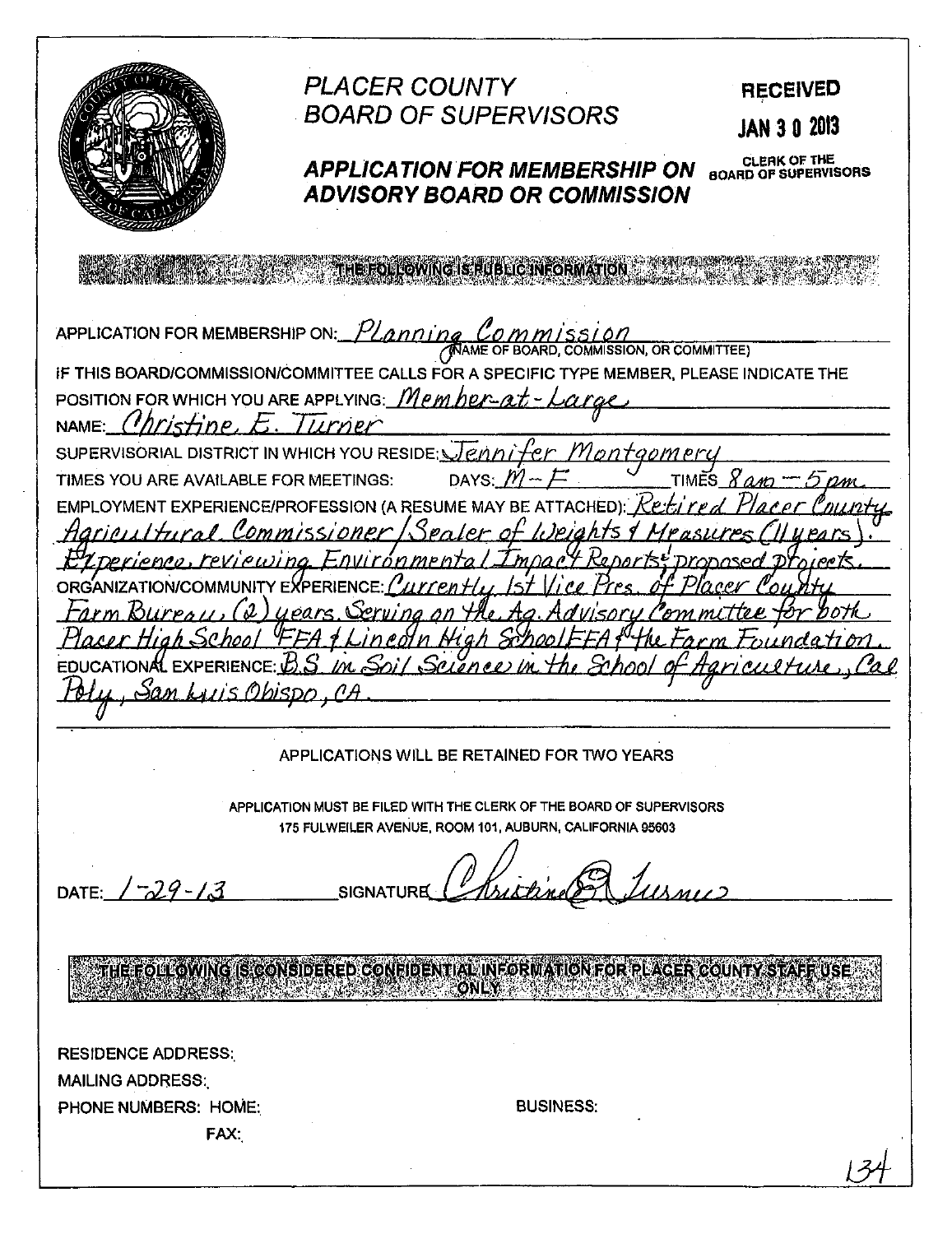|                                       | <b>PLACER COUNTY</b>                                                                                                                                                                                                                                                                                                                                                                      | <b>RECEIVED</b>                                               |
|---------------------------------------|-------------------------------------------------------------------------------------------------------------------------------------------------------------------------------------------------------------------------------------------------------------------------------------------------------------------------------------------------------------------------------------------|---------------------------------------------------------------|
|                                       | <b>BOARD OF SUPERVISORS</b>                                                                                                                                                                                                                                                                                                                                                               | FEB 15 2013                                                   |
|                                       |                                                                                                                                                                                                                                                                                                                                                                                           |                                                               |
|                                       | <b>APPLICATION FOR MEMBERSHIP ONBOARD OF SUPERVISORS</b>                                                                                                                                                                                                                                                                                                                                  |                                                               |
|                                       | <b>ADVISORY BOARD OR COMMISSION</b>                                                                                                                                                                                                                                                                                                                                                       |                                                               |
|                                       |                                                                                                                                                                                                                                                                                                                                                                                           |                                                               |
|                                       |                                                                                                                                                                                                                                                                                                                                                                                           |                                                               |
|                                       | APPLICATION FOR MEMBERSHIP ON: HAMMING Commission<br>(NAME OF BOARD, COMMISSION, OR COMMITTEE)                                                                                                                                                                                                                                                                                            |                                                               |
|                                       | IF THIS BOARD/COMMISSION/COMMITTEE CALLS FOR A SPECIFIC TYPE MEMBER, PLEASE INDICATE THE                                                                                                                                                                                                                                                                                                  |                                                               |
|                                       | POSITION FOR WHICH YOU ARE APPLYING: 2008                                                                                                                                                                                                                                                                                                                                                 |                                                               |
| NAME:                                 | JAMES "BRIAN" VLAHOS                                                                                                                                                                                                                                                                                                                                                                      |                                                               |
|                                       | District<br>SUPERVISORIAL DISTRICT IN WHICH YOU RESIDE:                                                                                                                                                                                                                                                                                                                                   |                                                               |
| TIMES YOU ARE AVAILABLE FOR MEETINGS: | DAYS: ANY                                                                                                                                                                                                                                                                                                                                                                                 | TIMES ALL                                                     |
|                                       | EMPLOYMENT EXPERIENCE/PROFESSION (A RESUME MAY BE ATTACHED):                                                                                                                                                                                                                                                                                                                              |                                                               |
|                                       | 29 VEARS IN THE CONSTRUCTION INDUSTRY                                                                                                                                                                                                                                                                                                                                                     |                                                               |
| Confel LETTER                         | P RESUME<br>ATTATCHE                                                                                                                                                                                                                                                                                                                                                                      |                                                               |
|                                       | ORGANIZATION/COMMUNITY EXPERIENCE: RosexILLE CITY SCLOOL BOARD TRUSTEE                                                                                                                                                                                                                                                                                                                    |                                                               |
|                                       | PLACEL COUNTY CHARTER BEVIEW COMMITTE ADELANTE HIGH SCHOOL                                                                                                                                                                                                                                                                                                                                |                                                               |
|                                       | CARECE DEVELOPMENT COMMITTEE TOMMU APOSTOLOS COMMITTEE HABITET FOR HUMANT                                                                                                                                                                                                                                                                                                                 |                                                               |
| <b>EDUCATIONAL EXPERIENCE:</b>        |                                                                                                                                                                                                                                                                                                                                                                                           |                                                               |
|                                       | <u>3 YEAL CONSTLUCTION APPLENTICE SHIP (CERTIFIED)</u><br>GETLEED COULSES IN BUSINESS CONSTRUCTION LABOR FORCE, OTHELS.                                                                                                                                                                                                                                                                   | HIGH SCHOOL CRADUATE                                          |
|                                       | APPLICATIONS WILL BE RETAINED FOR TWO YEARS                                                                                                                                                                                                                                                                                                                                               |                                                               |
|                                       |                                                                                                                                                                                                                                                                                                                                                                                           |                                                               |
|                                       | APPLICATION MUST BE FILED WITH THE CLERK OF THE BOARD OF SUPERVISORS                                                                                                                                                                                                                                                                                                                      |                                                               |
|                                       | 175 FULWEILER AVENUE, ROOM 101, AUBURN, CALIFORNIA 95603                                                                                                                                                                                                                                                                                                                                  |                                                               |
|                                       |                                                                                                                                                                                                                                                                                                                                                                                           |                                                               |
| DATE: $2-15-2013$ SIGNATURE           |                                                                                                                                                                                                                                                                                                                                                                                           |                                                               |
|                                       |                                                                                                                                                                                                                                                                                                                                                                                           |                                                               |
|                                       |                                                                                                                                                                                                                                                                                                                                                                                           |                                                               |
|                                       | THE FOLLOWING IS CONSIDERED CONFIDENTIAL INFORMATION FOR PLACER COUNTY STAFF USE                                                                                                                                                                                                                                                                                                          |                                                               |
|                                       | <b>THE REPAIR FOR THE TABLE TO BE TO THE TO THE TO</b>                                                                                                                                                                                                                                                                                                                                    | <u>NASE E POTENTIALE NA MARTINE DE METRO E PORTE E POPULA</u> |
|                                       |                                                                                                                                                                                                                                                                                                                                                                                           |                                                               |
|                                       | RESIDENCE ADDRESS:                                                                                                                                                                                                                                                                                                                                                                        |                                                               |
|                                       |                                                                                                                                                                                                                                                                                                                                                                                           |                                                               |
|                                       | PHONE NUMBERS: HOME: COME COMPARENT BUSINESS:                                                                                                                                                                                                                                                                                                                                             |                                                               |
|                                       | $FAX;$ $\qquad \qquad \qquad \qquad$ $\qquad \qquad \qquad$ $\qquad \qquad$ $\qquad \qquad$ $\qquad \qquad$ $\qquad \qquad$ $\qquad \qquad$ $\qquad \qquad$ $\qquad \qquad$ $\qquad \qquad$ $\qquad \qquad$ $\qquad \qquad$ $\qquad \qquad$ $\qquad \qquad$ $\qquad \qquad$ $\qquad$ $\qquad \qquad$ $\qquad$ $\qquad$ $\qquad$ $\qquad$ $\qquad$ $\qquad$ $\qquad$ $\qquad$ $\qquad$ $\$ |                                                               |
|                                       |                                                                                                                                                                                                                                                                                                                                                                                           |                                                               |
|                                       |                                                                                                                                                                                                                                                                                                                                                                                           |                                                               |

 $\hat{\mathbf{r}}$ 

 $\mathbb{R}^2$ 

 $\hat{\mathbf{r}}$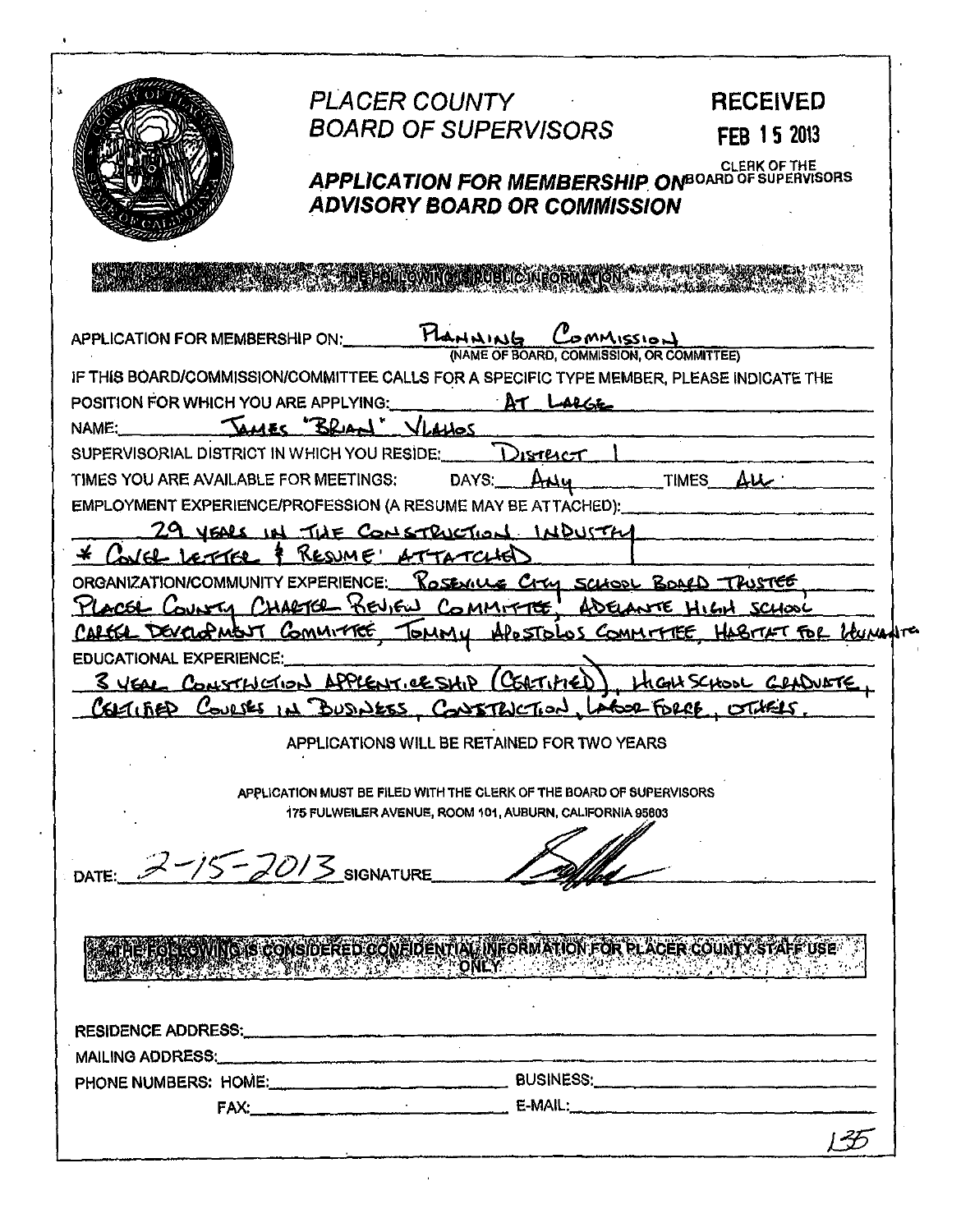# **Brian Vlahos**

Phone: (916) 869-0016, E-Mail: bvlahos@nccrc.org

February 13, 2013

Board of Supervisors, Placer County 175 Fulweiler Avenue, Auburn CA 95603

RE: Introduction and Cover Letter

Dear Board Members,

The purpose of this cover letter is to introduce myself as well as demonstrate that I am qualified and worthy for an appointment to the At-Large Planning Commission seat.

I am a third generation Placer County (Roseville) citizen. As a small boy Iremember delivering groceries with my Grandfather to the people in the old Roseville neighborhood. Our family owned the Columbia Grocery Store on High Street. My grandfather taught me about service and my civic duty early in life. Iwould go with him and deliver groceries to the blind and elderly customers who were unable to come to our store. When Iwas old enough Iworked in my Dads store, the Main St. Grocery Store and our family continued this level of service, and always gave back.

Since that time the communities of Roseville and Placer County has drastically changed. But part of what makes it a great place to live is that history of service instilled in many of our citizens. I have a desire to expand on my service to this community with a positive impact on how our community is shaped.

Keeping Placer County development moving forward into the next Century while preserving our economy and the environment for the benefit of all its citizens should be one of the main focuses of this Board. Placer County is one of the most diverse Counties in the State with our Farmland in to the west, some Industry in the foothills, and tourist industry of the Sierras truly make us blessed. But, this also creates varying land use challenges that may work in Western Placer but are less desirable in the Tahoe region. I believe a Planning Commissioner needs to realize this and take these differences into consideration when making decisions.

I have been in commercial construction industry for 29 plus years. In this time Ihave been exposed to a lot of different situations and opportunities. The first 22 years I was in the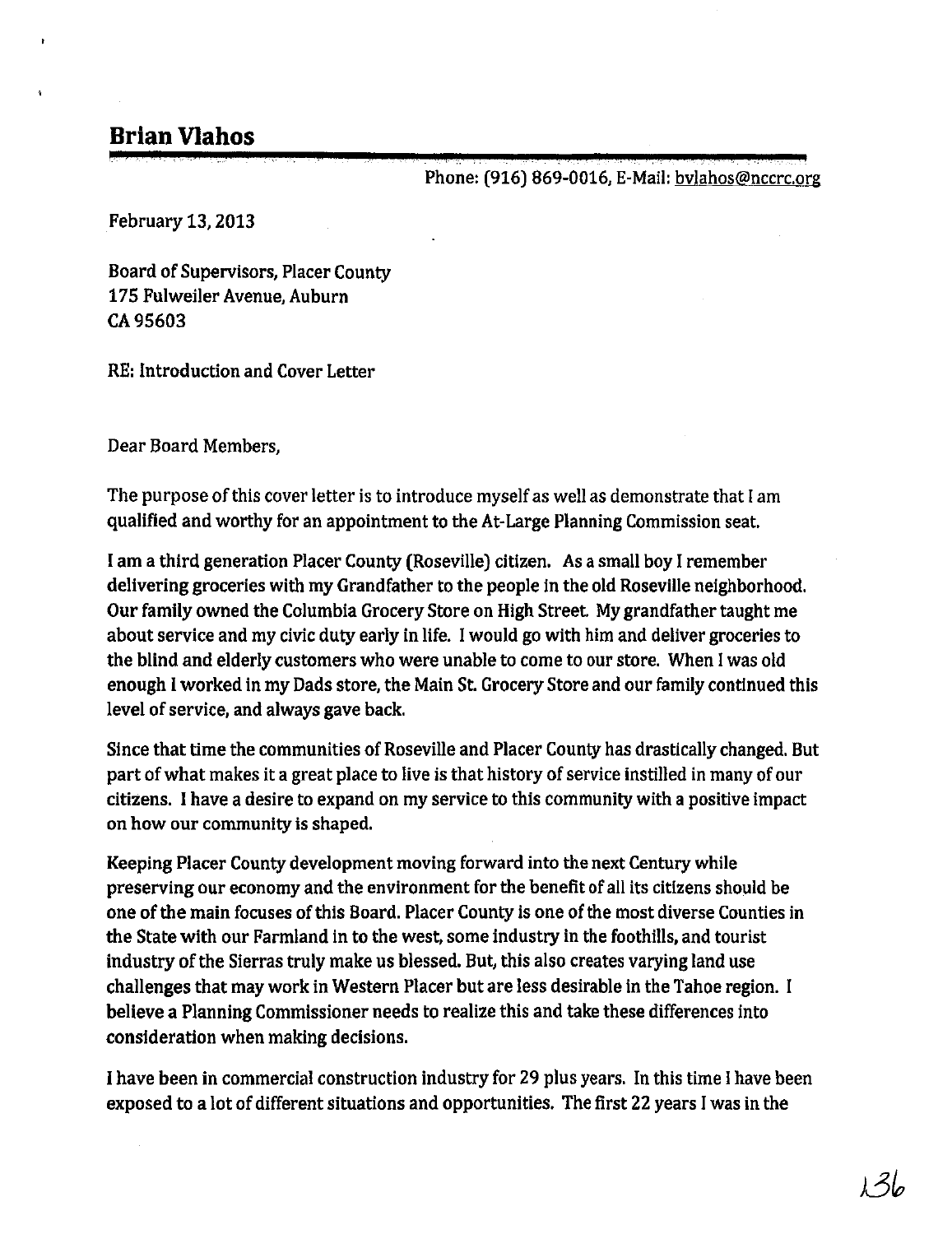field building commercial structures as large as 30 plus stories high, working on more hospitals than I can remember, to projects as small as tenant improvements.

In the last 7 years I've had the opportunity to work in a marketing roll as a Field Representative with over 2500 Contractors for the Carpenters to over 24,000 Tradesmen throughout Northern California. Some of that time was spent in my home County of Placer working from North Shore Lake Tahoe to the southern most boarder of our county. These projects include Sutter and Kaiser Hospitals in Roseville, Bridges on the Lincoln By-Pass, the Foresthill Bridge, the Ritz Carlton Resort in Truckee, along with Museums, Schools and 100s of projects of all sizes and types all over the County.

I know what it takes to make a project successful while helping the end product fit into a community. To have an idea and to put that idea in to motion. I have been a part of the struggles, steps and time to make a project a reality. I have a general understanding of the processes around the EIR, TRPA and CEQA.

My community involvement includes being a Trustee on the Roseville City School Board. I decided to run two years ago when things where at its worst with the economy. It's easy to lead when the economy is thriving and the challenges are few, but it is tough to lead when tough decisions like program reduction and layoffs need to be made. But that's exactly why I ran for that position. I was not afraid of hard work and making hard decisions.

I am applying to this Board for many of the same reasons. I hope that we are on the backside of the recession, but if we are not I will be well equipped to face those tough challenges. Regardless, I have the desire to continue to use my time and talents to serve our community and I know Iwill do well if given this opportunity.

I believe we have a strong County Government, Board of Supervisors, a good general plan, and vision on key issues. Placer County will continue to be one of the best, and I want to be a part of that.

Respectfully

Brian Vlahos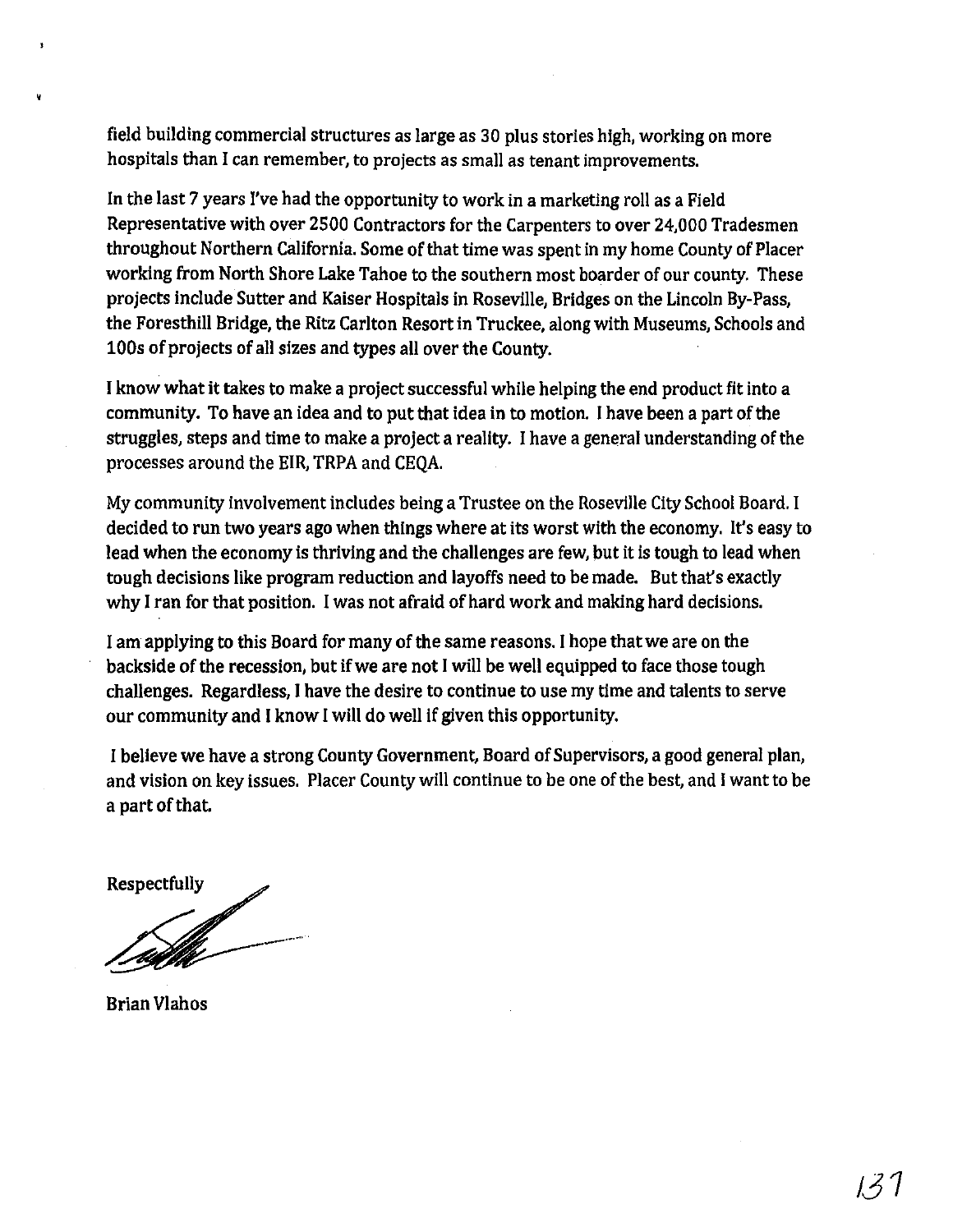# , **James "Brian" Vlahos**

Address on Application Phone: E-Mail:

## **Objective**

F

To obtain an appointment to the Placer County Planning Commission Board. "At large" seat. To serve on the commission at the behest of the Placer County Board of Supervisors and In the best interests of the citizens of Placer County.

## Highlighted Experience

- 29 years of experience in the construction industry. I have developed my career working in one trade that covers many aspects within the Industry, served as a "lead man". or Foreman and promoted this Industry through building relationships through marketing. This experience has taught me to understand the private and public construction industry and the affect it can have on a community, and its citizens.
- I am currently serving on local commlttee(s) which I have volunteered and been appointed. I also currenlly serve In a local school board, in which Iwas elected. These experiences have given me the knowledge and sklll to be productive in a board of director type of environment.

## Experience

Local 9109/46 Marketing Representallve

**Assignments** 

• Marketing Representative with the primary responsibility of building relallonshlps within the construction Industry. I meet with business owners. local leaders and construction workers to tlnd cooperative solutions to problems within the public/private construction field.

#### CD Lathing

#### **Assignments**

• I worked as a Project Supervisor. My responslbillty for a construcllon contract was all encompassing. I was accountable for all job site manpower resources in my craft, including hiring/firing, mentoring, and staffing. I oversaw multiple job sites/proJects simultaneously Including staying within budget, job plans/layout. material resource allocation. code adherence and customer satisfaction

#### **KHS & S Contractors**

#### **Assignments**

• I was recruited Into this company to work as a Foreman. This was a large company and my assigned projects spanned from medium to large construction projects. Iran construction crews from as little as 3 to as large as 35 workers. I was accountable for the overall success of construction specific tasks involving framing, lathing and many other forms of construction disciplines. Iwarked hand-In-hand with architects. Inspectors. and customers towards the successful completion of these projects. I was responsible for manpower. matenal allocation. project tlmellnes and keeping within the projects budget. Both public and private funding financed these projects.

## 2005 - Present

# 1998-2001

2001-2005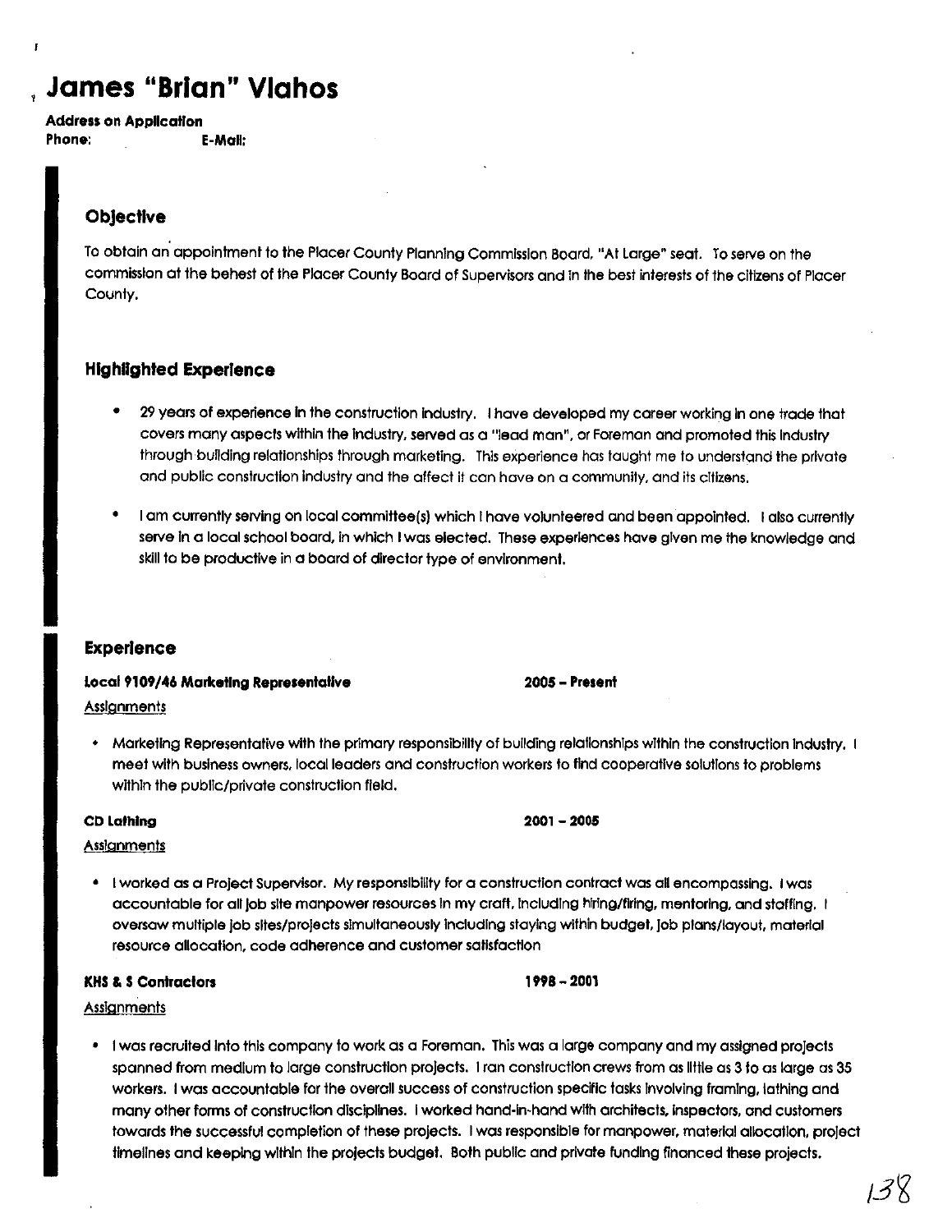#### **Precision Lothlng/RQymond Interiors**

#### **1991·1998**

#### **Assignments**

 $\epsilon$ 

• Iworked for both of these companies simultaneously as Joumeyman lather. I also served as the "lead Man" on many projects. As the Lead Man I oversaw the day-to-day operations over a specific part of a large project. I ran small crews and was accountable to ensure these projects met mandated. and Industry standards.

#### **Pierce Enterprises**

#### **1984·1991**

#### **Assignments**

• Iworked as an Apprentice and Joumeyman lather on small and large-scale construction projects.

#### **EducaHon**

| 3 year Certified Apprenticeship in Construction/Dry Wall Lathing |         |  |
|------------------------------------------------------------------|---------|--|
| Roseville High School Graduate                                   | 1984    |  |
| Enrolled in Board Governance course through CSBA                 | Current |  |

'Hundreds of hours In specialty courses related to business. construction and labor {will produce certifications upon request}.

#### **Boards and Committees**

Roseville City School Board Member. Elected **(4** year term. current) Placer County Charter Review Committee. Appointed Tommy Apostolos Committee. Volunteer {Charitable fund raising group for children} Adelante High School Career Development Committee. Volunteer

#### **Community Involvement**

Habit For Humanity volunteer (charitable organization). I have volunteered for the construction of 22 homes to date.

Moose Lodge #1293 Member

'Supportlng references and documentation regarding items contained In this resume will be provided upon requesf.